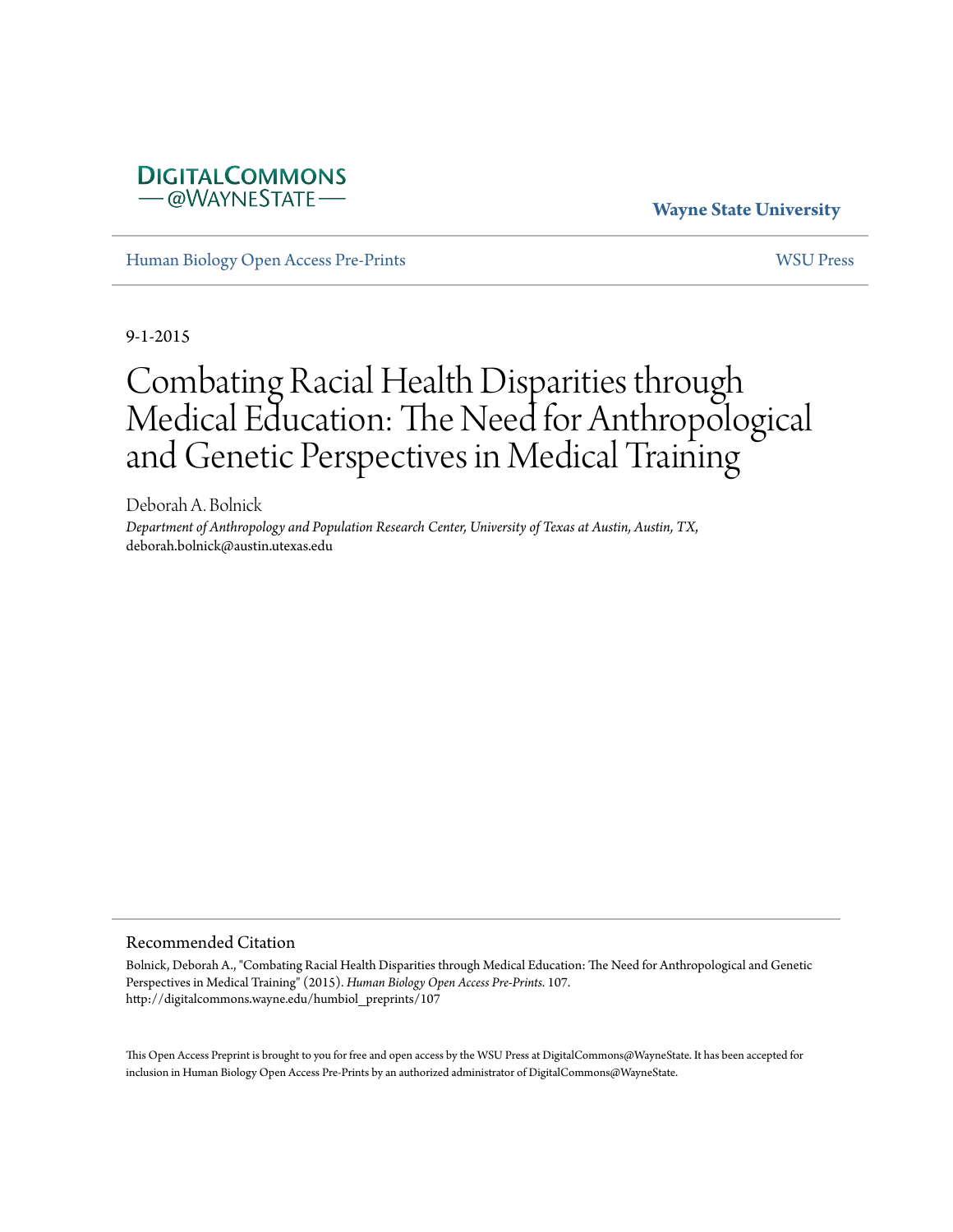Combating Racial Health Disparities Through Medical Education: The Need for Anthropological and Genetic Perspectives in Medical Training

#### Deborah A. Bolnick $<sup>1</sup>$ </sup>

<sup>1</sup>Department of Anthropology and Population Research Center University of Texas at Austin, deborah.bolnick@austin.utexas.edu, Department of Anthropology University of Texas at Austin 2201 Speedway Stop C3200 Austin, TX 78712

Keywords: Race, Health Disparities, Human Genetic Variation, Evolutionary Medicine, Medical School Curriculum Issue: 87.4

# Abstract

Despite major public health initiatives, significant disparities persist between racially- and ethnically-defined groups in the prevalence of disease, access to medical care, quality of medical care, and health outcomes for common causes of morbidity and mortality in the United States. It is critical that we develop new and creative strategies to address such inequities, mitigate the social, environmental, institutional, and genetic determinants of poor health, and combat the persistence of racial profiling in clinical contexts that further exacerbates racial/ethnic health disparities. In this article, I argue that medical education is a prime target for intervention, and that there is an important role for anthropologists and human population geneticists to play in efforts to reform medical curricula in this country. Medical education would benefit greatly from the incorporation of anthropological and genetic perspectives on the complexities of race, human genetic variation, epigenetics, and the causes of racial/ethnic disparities. Medical students and practicing physicians should also receive training on how to use this knowledge to improve clinical practice, diagnosis, and treatment for racially diverse populations.

For the last two decades, one of the primary goals of the U.S. Department of Health and Human Services (HHS), the National Institutes of Health (NIH), the Institute of Medicine (IOM), the Centers for Disease Control and Prevention (CDC), and many public health programs has been the reduction of health disparities in the United States (Smedley et al. 2003; Centers for Population Health and Health Disparities 2007; CDC 2011; HealthyPeople.gov). However, significant disparities have persisted, not only in the prevalence of disease, access to medical care, and quality of care, but also in health outcomes for the most common causes of morbidity and mortality (including cardiovascular and lung disease, infectious disease, cancer, and diabetes). These disparities fall largely along racial, ethnic,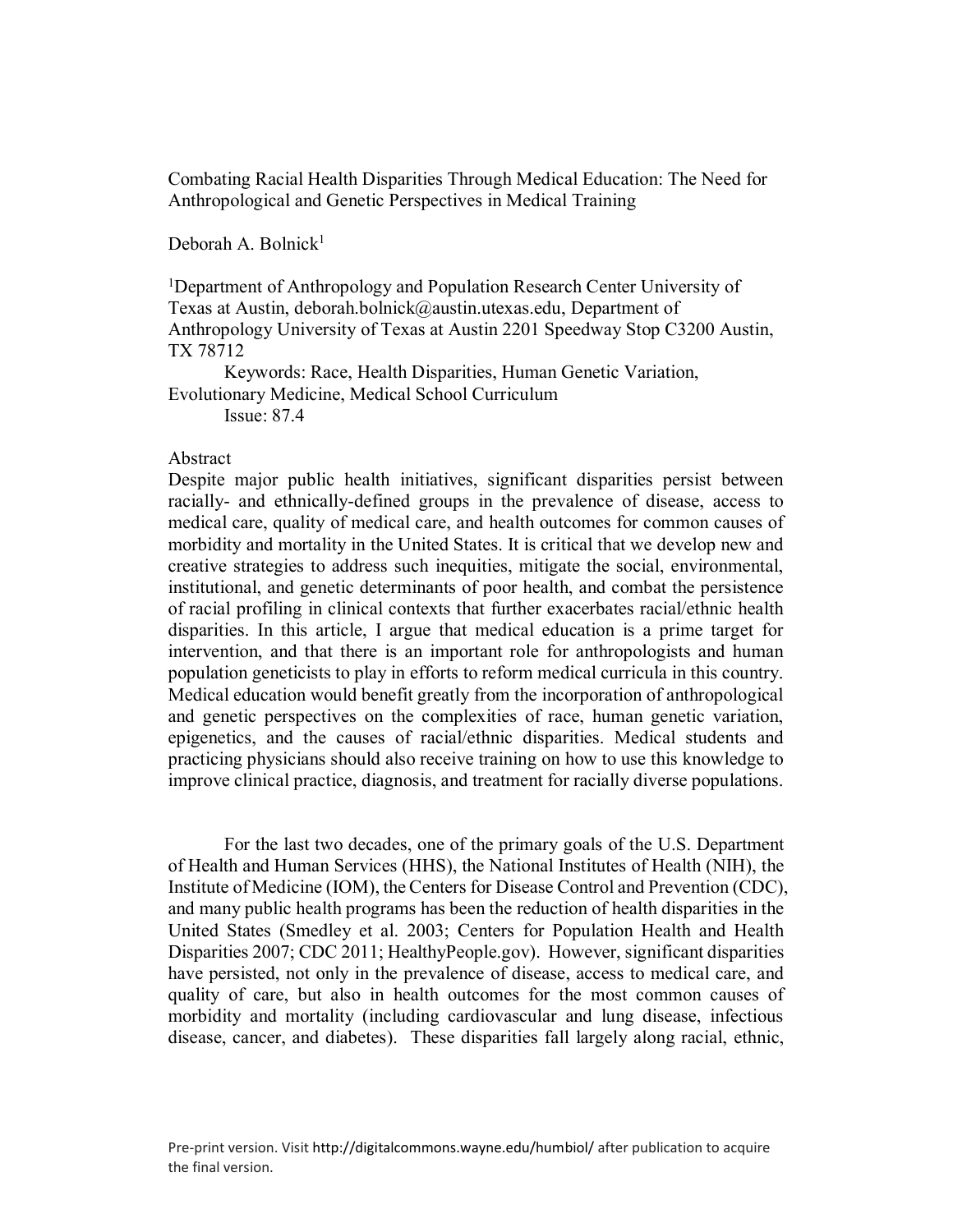and class lines, with poor, uninsured, and minority populations affected most negatively (Table 1; Shields et al. 2005; Betancourt 2006; CDC 2011). In some geographic areas, local disparities are even greater than what the national statistics show, and, in many cases, inequalities have increased, rather than decreased, in recent years. Where I live in Central Texas, for example, black infant mortality is now almost four times greater than white infant mortality (Tang 2012), in contrast to the two-fold difference in black and white infant mortality rates nationally (Table 1). Ongoing demographic shifts are expected to further exacerbate this and other disparities, both in Central Texas and nationwide.

Given these trends, it is critical that we develop and implement new and creative strategies to address such inequities. There is an urgent need for novel approaches to mitigate (a) the social, environmental, institutional, and genetic determinants of poor health, and (b) the persistence of racial profiling in clinical contexts, which further contributes to racial/ethnic disparities. While achieving significant reductions in health disparities in the United States will require a sustained, wide-ranging, and multifaceted effort, one component of this effort that is gaining steam now is focused on medical education. HHS, NIH, the IOM, and others have all called for changes in medical training to help reduce health inequities and to improve clinical practice, diagnosis, and treatment for diverse patient populations (Smedley et al. 2003; Betancourt 2006; Centers for Population Health and Health Disparities 2007; Smith et al. 2007; HHS 2011; Awosogba et al. 2013; Green 2015; Williams and Wyatt 2015). These calls have not been explicitly aimed at anthropologists or human population geneticists, but there is an important role for members of these disciplines to play in efforts to reform medical training in this country. In particular, medical education would benefit from greater integration of anthropological and genetic perspectives on the complexities of race, human genetic and epigenetic variation, and the causes of racial/ethnic health disparities.

#### CURRENT SHORTCOMINGS IN MEDICAL EDUCATION AND CLINICAL PRACTICE

Recent surveys of physicians and medical curricula have made it clear that there is a significant disconnect between the training provided in medical school and what physicians need to know about race, human genetic and epigenetic variation, and the causes of racial health disparities (Bonham et al. 2014; Brooks 2015; Green 2015). For example, most physicians see knowledge of genetics and human genetic variation as increasingly important in clinical contexts, but only 5.1% rate their knowledge of these subjects as "very good" or "excellent" (Bonham et al. 2014). Given this, it is perhaps not surprising that many doctors mistakenly believe that human genomic variation maps neatly onto American racial categories (Braun et al.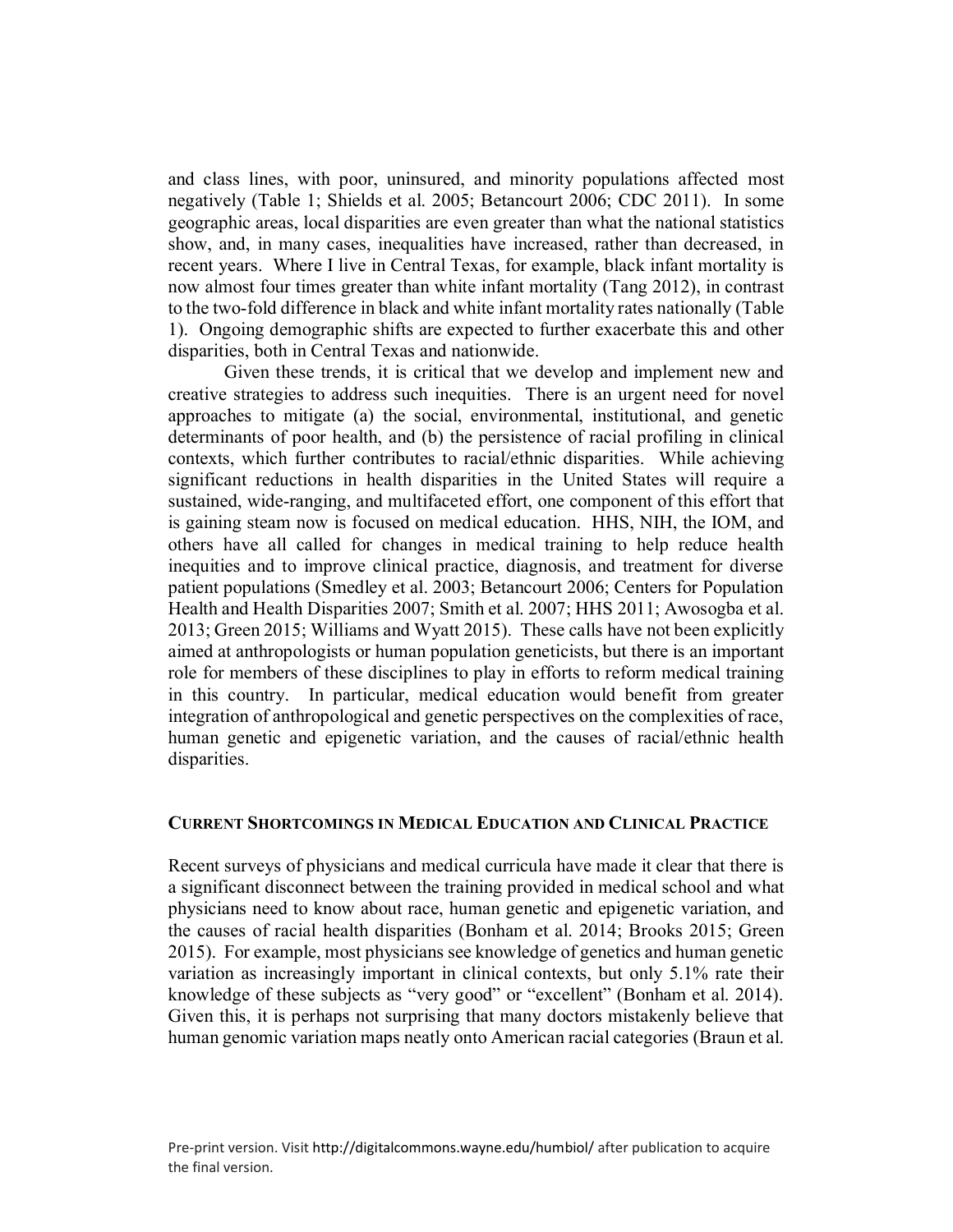2007; Baer et al. 2013; Hunt et al. 2013; Tuckson et al. 2013). This misconception demonstrates that many physicians have not been adequately exposed to the extensive body of research showing that U.S. racial categories reflect sociopolitical factors and American historical experience more than biology (Ossorio and Duster 2005; Braun et al. 2007; Baer et al. 2013; Barbujani et al. 2013). Similarly, many physicians believe that genetic differences between racial groups account for the racial health disparities we see today (Braun et al. 2007; Baer et al. 2013; Hunt et al. 2013; Tuckson et al. 2013; Bonham et al. 2014; Kaufman et al. 2015), not realizing that there is sizeable body of scientific literature showing that most health disparities are caused by social and environmental factors (Sankar et al. 2004; Gravlee 2009; Braveman et al. 2011; Thayer and Kuzawa 2011; Sullivan 2013; Kaufman et al. 2015). Clinicians do identify social and environmental factors as other important determinants of their patients' morbidity and mortality, but they feel ill-equipped to help their patients address and overcome the social, structural, and environmental conditions that have a negative impact on their health (Goldstein and Holmes 2011; Robert Wood Johnson Foundation 2011). Thus, these findings indicate that there are significant gaps and shortcomings in the training most physicians receive in medical school.

It is in recognition of these shortcomings that HHS, NIH, the IOM, and others have called for changes in medical training and clinical practice to help reduce racial and ethnic health inequities (Shields et al. 2005; Betancourt 2006; Centers for Population Health and Health Disparities 2007; Smith et al. 2007; HHS 2011; Awosogba et al. 2013; Brooks 2015; Green 2015). The Accreditation Council for Graduate Medical Education's clinical competencies guiding medical school pedagogy also stress the need for medical schools to address the social and cultural aspects of patient care, as well as the genetic, environmental, and institutional influences on health (Joyce 2006; abp.org). Likewise, the Joint Commission for Accreditation of Healthcare Organizations advocates knowledge of the various determinants of health and sociocultural factors affecting patient care as part of their recommendations to help hospitals improve the quality of care, comply with Joint Commission requirements, and increase health equity (The Joint Commission 2010; jointcommission.org/topics/health\_equity.aspx).

However, despite widespread recognition that clinical competence requires a working knowledge of the social, institutional, and genetic determinants of health, many medical schools and healthcare agencies lack the expertise among their faculty and staff to provide sufficient training in these subjects. A number of programs have been established around the country to help fill these gaps (such as the Program on Ethnicity, Culture, and Health Outcomes at the University of North Carolina, the Program in Medical Education for the Latino Community at the University of California-Irvine, the Minority Health and Health Disparities Education and Research Program at the University of Maryland, the Center for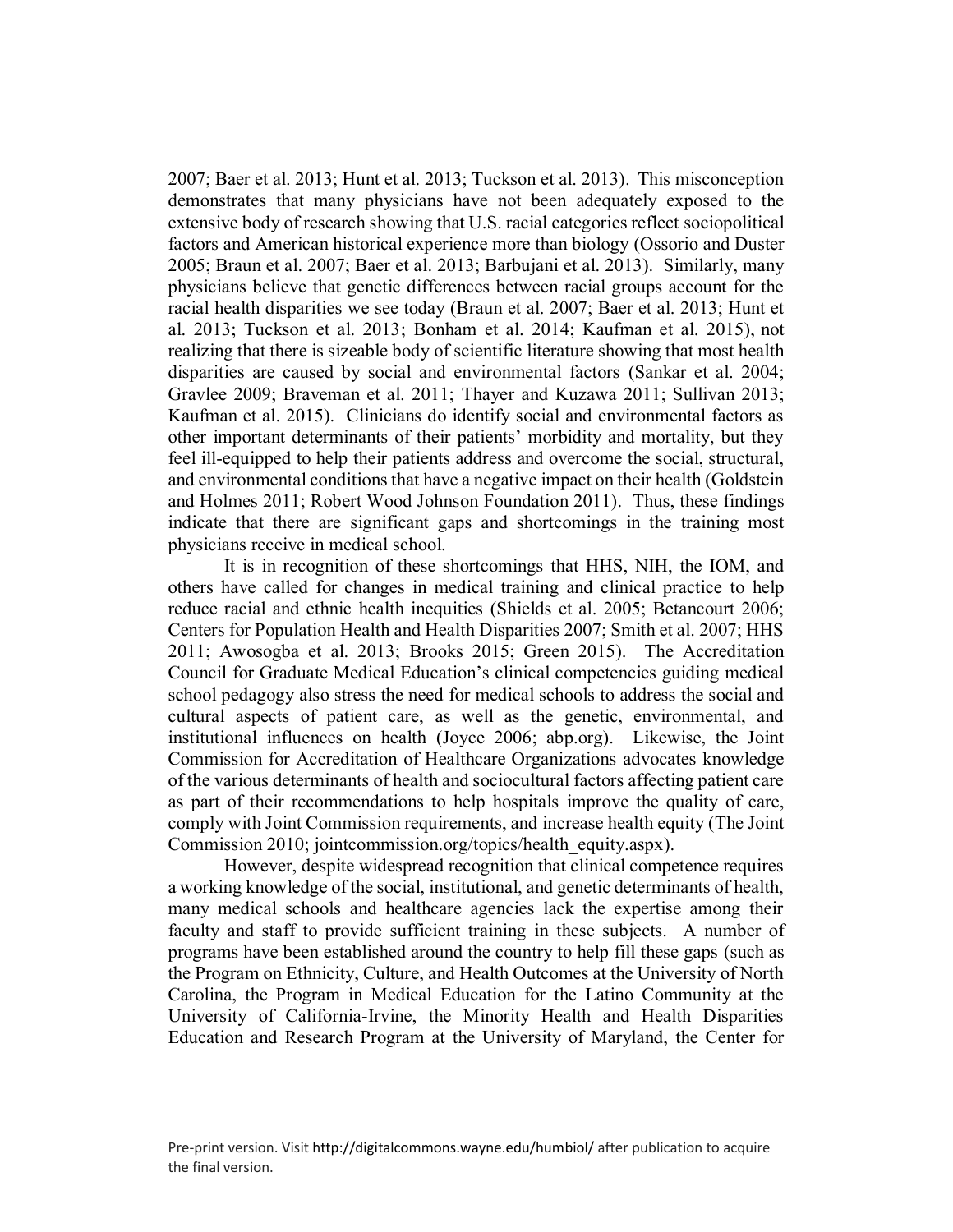Medicine, Health, and Society at Vanderbilt University, and the medical elective course on Race, Health, and Structural Inequality at Brown University's Alpert Medical School), but more such programs are needed. Furthermore, many of the existing programs have had a more limited impact that we might have hoped, perhaps because of who they teach and how they interface with the core medical school curriculum. Some teach only or primarily pre-medical students, and their lessons may be forgotten if not reinforced during medical school. Many others reach only a subset of medical students because the material is largely relegated to supplementary courses, optional electives, or secondary degrees, rather than being fully integrated into the core curriculum. Consequently, many medical students and physicians have never been taught to think carefully and critically about the complexities of race, genetics, and health disparities, and they harbor misconceptions (such as those noted above) as a result.

These misconceptions can lead to scientifically invalid and discriminatory racial profiling in clinical contexts, and such practices are known to result in improper treatment decisions, medical errors, and a failure to recognize important but non-genetic causes of poor health in minority patients (Garcia 2003; Smedley et al. 2003; Hoberman 2012; Fofana 2013). For example, folk beliefs about African-Americans and other minorities being less sensitive to pain have persisted since times of slavery, and this belief has been tied to inequities in how pain medication is dispensed in hospital emergency rooms (Hoberman 2012; Hoffman et al. 2016). Todd et al. (1993, 2000) found that 55% of Hispanics and 43% of blacks received no pain medication when admitted with long-bone fractures, compared to 26% of whites. This disparity persisted despite similar pain reports and after adjusting for confounders (Todd et al. 1993, 2000). Similarly, Johnson et al. (2013) found that black and Hispanic children admitted to the emergency room with severe abdominal pain are significantly less likely to receive any analgesic than white children, and they experience a slower recovery and more prolonged hospital stay as a result. Practices like this must be eliminated if we wish to reduce racial/ethnic health disparities in this country.

Some other well-documented examples of racial/ethnic profiling and unequal treatment in the clinic are given in Table 2. The last is perhaps especially noteworthy because it involves sickle-cell anemia, a condition that has been widely studied by biological anthropologists and population geneticists. Because of the common misconception that sickle-cell anemia is a "black" disease, there have been a number of well-documented misdiagnoses in the clinic, stemming from the fact that some physicians have not known that the sickle-cell allele is common in the Mediterranean basin but not some parts of Africa (Witzig 1996). The nonconcordance between race and sickle-cell anemia is commonly taught in undergraduate and graduate courses in biological anthropology and human population genetics, but it is not always covered in medical school courses. Thus,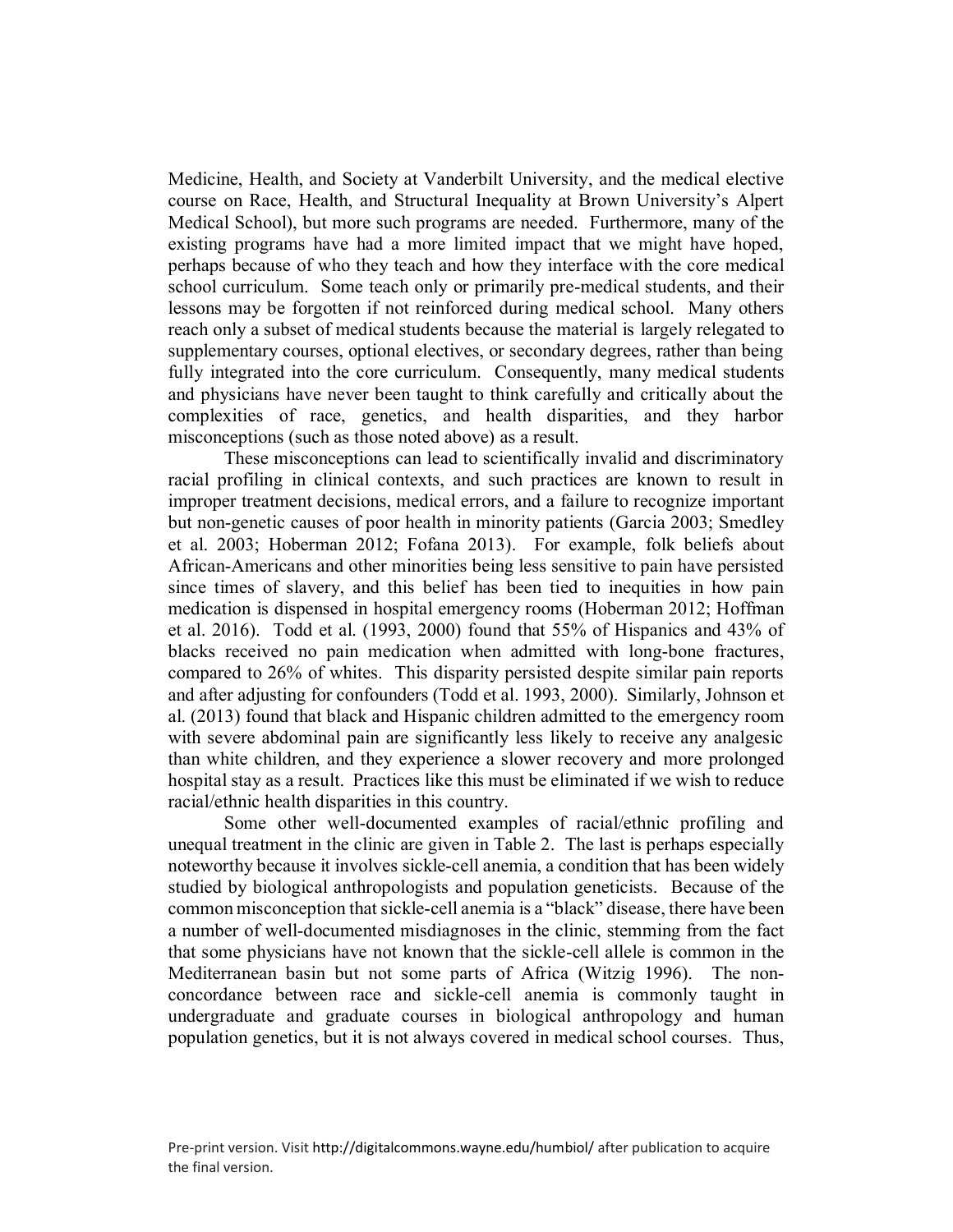there is clearly a role for anthropologists and human geneticists to play in improving what is taught at medical schools regarding race, human genetic variation, and the causes of racial health disparities.

#### RECOMMENDATIONS FOR MEDICAL EDUCATION

Because traditional approaches to medical training on race/ethnicity, human genetic variation, health disparities, and cultural competency<sup>1</sup> have well-documented shortcomings (Betancourt 2006; Braun et al. 2007; Metzl and Hansen 2014; Metzl and Roberts 2014), it is critical that we develop more effective medical education and improved clinical practices to reduce health disparities and achieve better health outcomes for diverse patient populations. In particular, there is a real need for medical educators to work closely with anthropologists, sociologists, human population geneticists, and historians of race to write relevant learning objectives and to design innovative, evidence-based, and anthropologically informed training modules that could be integrated into medical curricula as a way to fill the gaps that have been previously identified. These modules could include clinical case studies, short online learning exercises, lecture material, readings, and/or discussion guides, all of which could be easily incorporated into existing medical school curricula. This approach would allow new training to be woven seamlessly throughout the core preclinical and clinical curriculum, so that *all* medical students receive explicit training on the complexities of race/ethnicity, human genomic variation, epigenetics, and both the genetic and non-genetic causes of poor health and health disparities. It would also be beneficial for anthropologists, human population geneticists, sociologists, and historians to help teach these modules. This approach would help medical students see the benefits of a multifaceted approach to medicine.

For example, as new molecular technologies have emerged and become increasingly accessible over the last decade, it has become important for medical students to learn how to collect and use genomic information in a variety of clinical and research settings, including when making diagnosis and treatment decisions. Physicians must also be able to contextualize the genomic data, though, integrating it with information about a patient's social and physical environment, life history, and ancestry. This contextualization is necessary because recent research in epigenetics (Johnstone and Baylin 2010; Thayer and Kuzawa 2011; Tammen et al.

 $\overline{a}$ 

<sup>&</sup>lt;sup>1</sup> Cultural competency training has traditionally focused on patient beliefs and behaviors, doctorpatient communication, and culture as a static causal variable in individual health outcomes. While initially a breakthrough in medical training, it is now widely seen as ineffective and insufficient, in part because it neglects the social, institutional, and structural causes of population differences in health (Braun et al. 2007; Carpenter-Song et al. 2007; Kumagai and Lypson 2009; Metzl and Hansen 2014).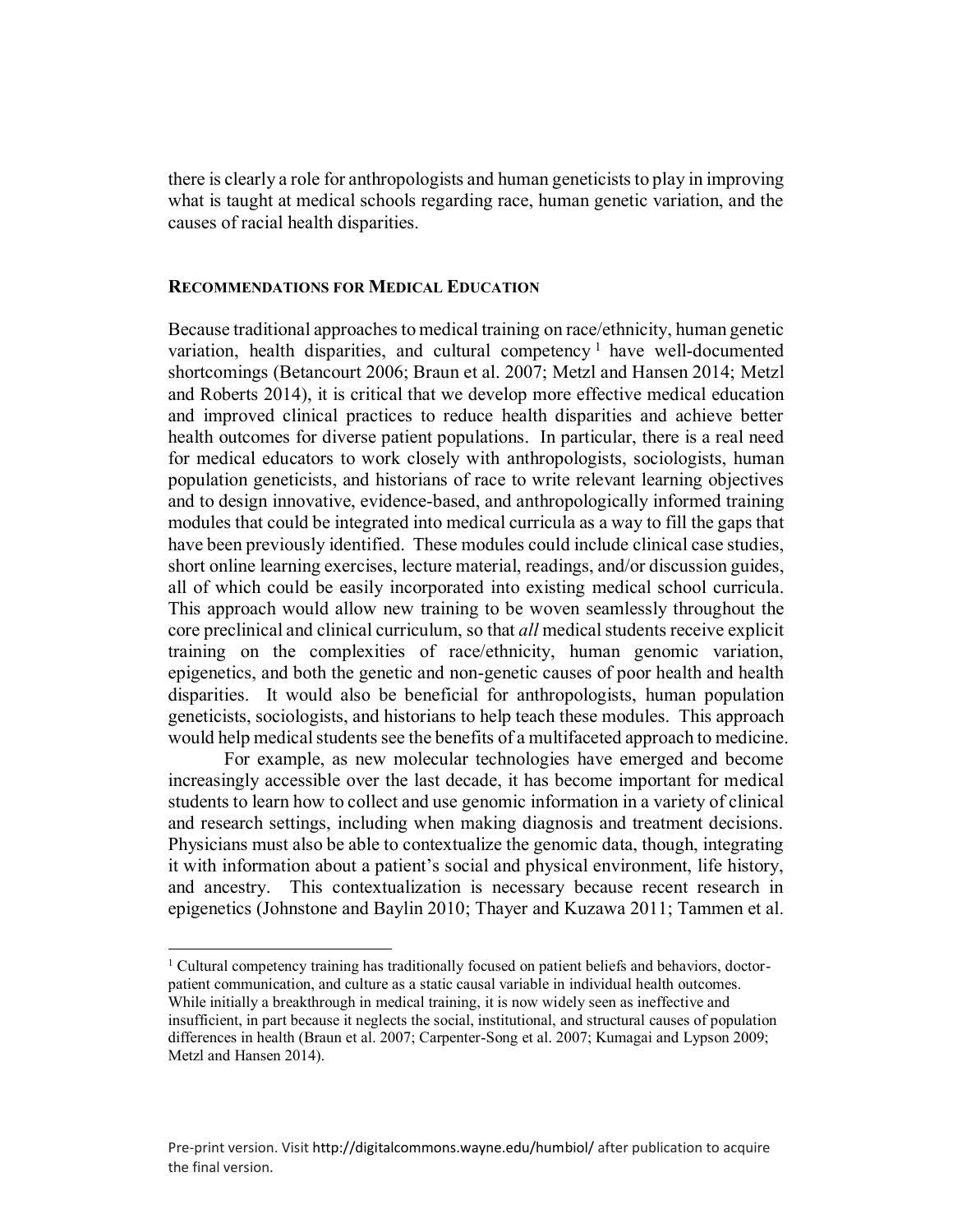2013; Thayer and Non 2015), neuroplasticity (McClung and Nestler 2008; Frodi et al. 2010), and epidemiology (Yusuf and Anand 2010; Kaufman et al. 2015) has shown that both social and physical environments influence gene expression, biological development, and individual health outcomes. Understanding the interplay between socioeconomic, environmental, genetic, and epigenetic factors is therefore crucial if physicians are to develop effective prevention and treatment plans for many medical conditions. Treating cardiovascular disease and obesity, for instance, now requires familiarity with epidemiological models that emphasize the role of factors like stress, nutrition, and exercise in disease progression (Yusuf and Anand 2010; Malik et al. 2013; Kaufman et al. 2015). Furthermore, to reduce disparities in the prevalence and outcomes of these diseases, physicians need to build collaborations with community partners, health policy makers, and other public health experts in order to address the social, institutional, and structural dimensions of health disparities.

While many different approaches could be taken to implement more effective medical training on these subjects, I outline here a set of recommendations developed in 2013 and 2014 by a series of working groups held at the University of Texas at Austin. These working groups involved a multidisciplinary group of anthropologists, biologists, historians, physicians, and others, and they brought together members of the university community, local health care practitioners, representatives of city and state agencies, and scientists, social scientists, and administrators from other U.S. and Canadian medical schools, universities, and the NIH. The recommendations that emerged provide examples of how expertise from anthropology, human population genetics, and evolutionary biology can inform and improve the learning objectives and curriculum at medical schools.

Broadly, these working groups recommended that medical schools implement innovative, evidence-based medical training that incorporates (1) recent advances in genomics, epigenetics, and the quantitative methods needed to interpret such data, (2) emerging understandings of the environmental, social, economic, and structural influences on human biology and health, especially those that shape poor health in racial/ethnic minorities and disadvantaged groups, and (3) opportunities for medical students and residents to help design and implement interventions aimed at improving population health and reducing health disparities. More specifically, they made five recommendations:

*Recommendation #1*: *Medical students should learn the complexities of race, ethnicity, and human genomic variation, and they should understand when and how race, ethnicity, and genetic ancestry should be used in clinical contexts. Medical students should learn to assess a patient's genotype and genetic ancestry empirically, using genetic tests, rather than using skin color, race, or ethnicity as a proxy.*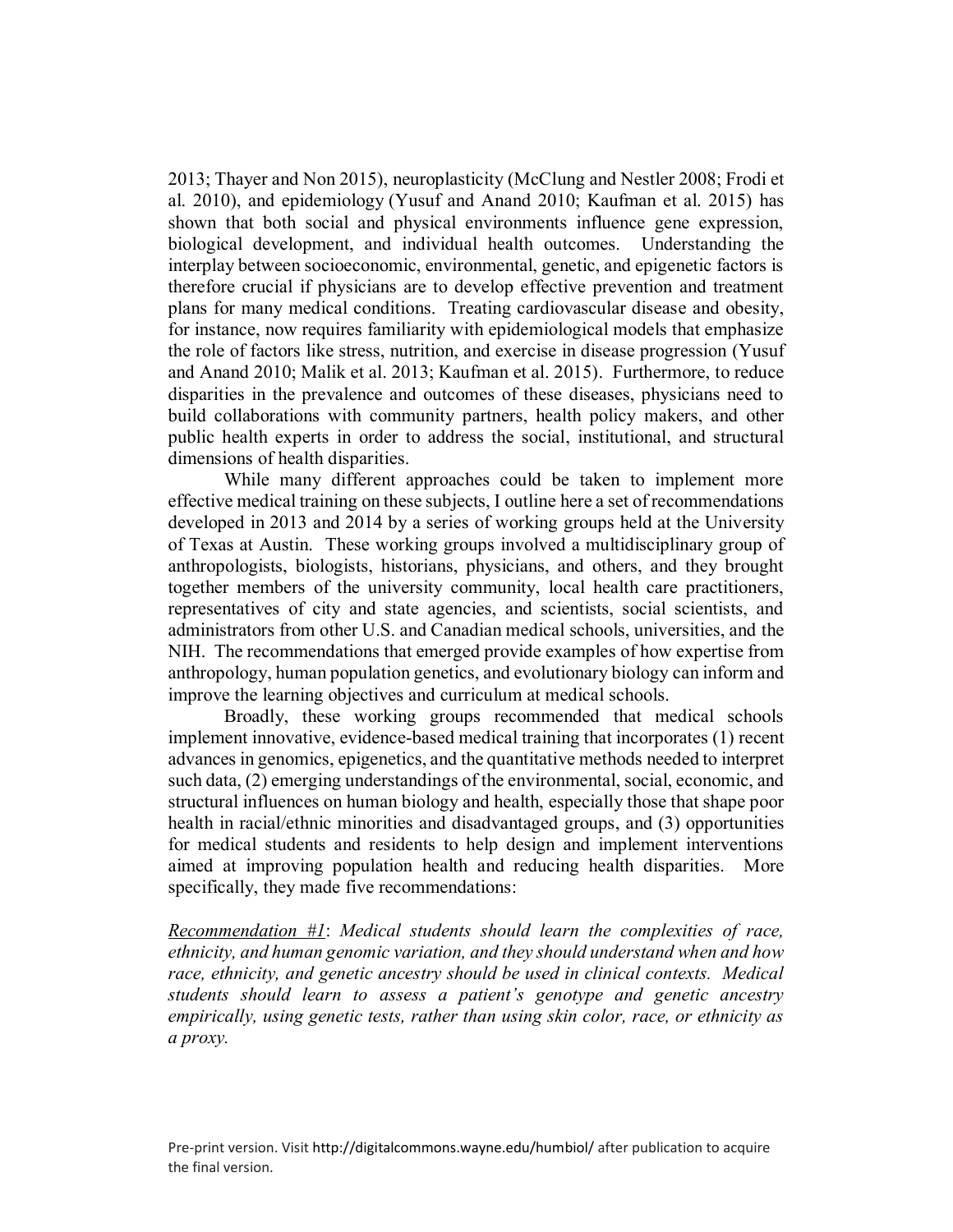This recommendation reflects the fact that it is critical that physicians base diagnosis and treatment decisions for each patient on the presence or absence of clinically relevant factors for that individual, regardless of the patient's sociallyascribed race or ethnicity. Racial and ethnic profiling in clinical contexts results in improper treatment and medical errors, contributing to racial/ethnic disparities in health. It is also important that doctors understand that genetic factors are not responsible for most racial/ethnic disparities so that they assess other factors that may contribute to poor health in minority patients.

*Recommendation #2: Social medicine and social epidemiology should be incorporated into preclinical and clinical training. Medical students should understand the sociocultural, economic, environmental, and structural factors that shape poor health in disadvantaged groups and racial/ethnic minorities, and they should be able to apply the principles of evidence-based medicine in clinical practice, with diagnosis and treatment decisions based on scientific evidence rather than racial/ethnic stereotypes.*

In social medicine, social science and humanities perspectives inform the study of health patterns and contribute to the design and implementation of effective health interventions at the individual and community level. Social epidemiology is a branch of epidemiology that focuses on the role of social and environmental factors in the distribution of disease, and it supports appropriate diagnosis and treatment of disease. These approaches to medicine reflect evidence that the vast majority of population health outcomes are attributable to socioeconomic factors, environmental influences, and health behaviors (Robert Wood Johnson Foundation 2011). Furthermore, the risks for developing coronary heart disease, stroke, lung cancer, chronic obstructive pulmonary disease (COPD), infections, and mental disorders (the major causes of mortality and morbidity in the world), as well as prognoses and treatment outcomes for those who develop these diseases and disorders, are strongly predicted by social factors like socioeconomic status and place of residence (Braveman et al. 2011; CDC 2011). It is therefore critical that  $21<sup>st</sup>$  century physicians learn to understand and address the socioeconomic and environmental determinants of poor health, especially those that disproportionately affect racial/ethnic minorities and disadvantaged groups. Medical school faculty and students also need to be aware of the racial profiling that occurs in clinical contexts and commonly distorts diagnoses and treatments of black and Hispanic patients across a range of medical subdisciplines.

*Recommendation #3: Medical schools should provide training in structural competency as well as more effective, evidence-based cultural competency training.*

Cultural competency training has traditionally focused on patient beliefs and behaviors, doctor-patient communication, and culture as a static causal variable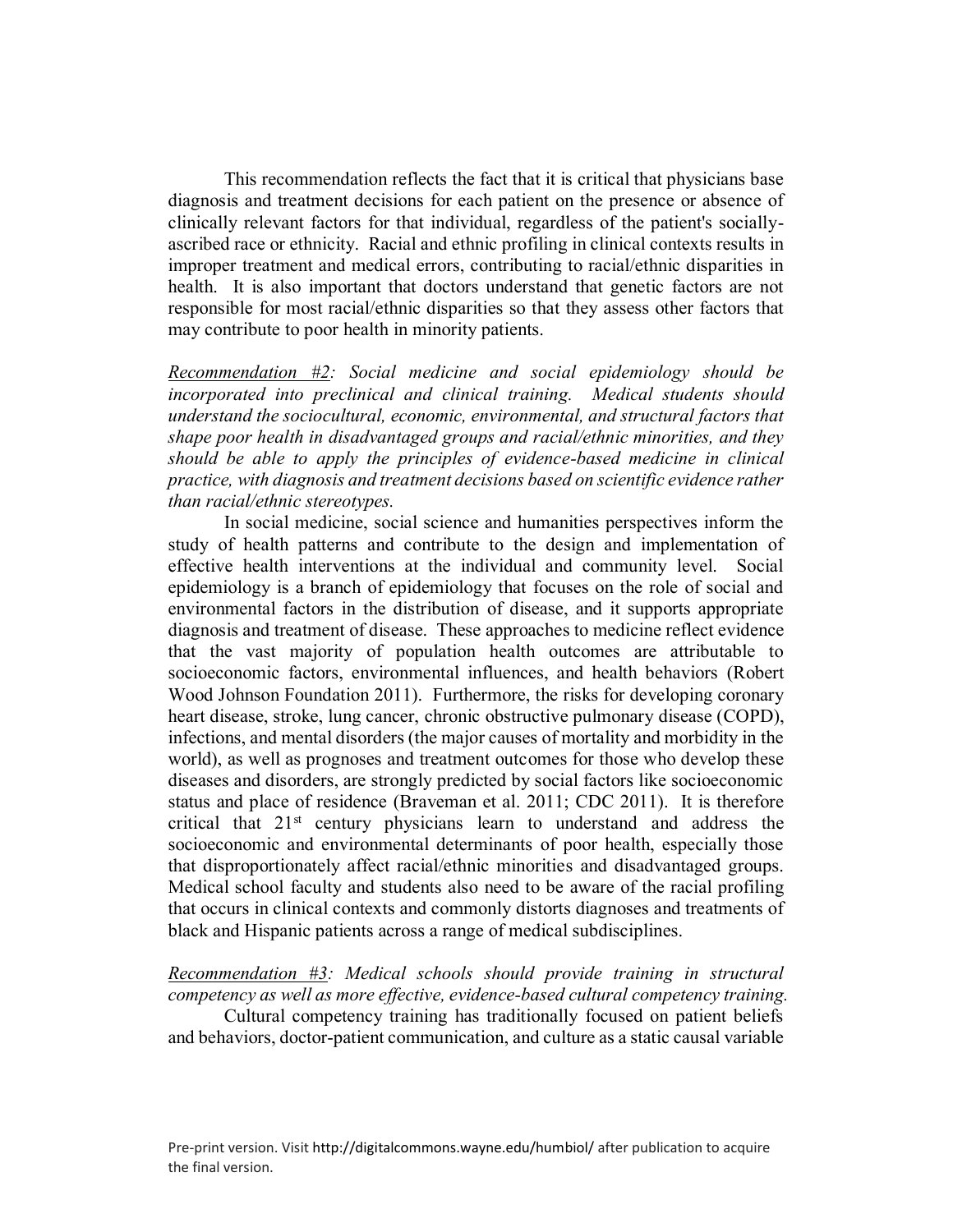in individual health outcomes. While initially a breakthrough in medical training, it is now widely seen as ineffective and insufficient, in part because it neglects the social, institutional, and structural causes of population differences in health (Braun et al. 2007; Carpenter-Song et al. 2007; Kumagai and Lypson 2009; Metzl and Hansen 2014; Metzl and Roberts 2014). Structural competency shifts the focus from individuals to institutions, communities, and policies that shape clinical interactions and health outcomes (Metzl and Hansen 2014; Metzl and Roberts 2014). Medical school faculty and students should learn to identify the key social and structural determinants of health that should be targeted for intervention, and they should learn to design and implement structural interventions in clinical, community, and public policy contexts. Medical schools should also provide cultural competency training using the newest and most effective evidence-based models of cultural competency (Carpenter-Song et al. 2007; Kumagai and Lypson 2009; Coria et al. 2013; Metzl and Hansen 2014; Metzl and Roberts 2014).

## *Recommendation #4: Key aspects of evolutionary theory and human evolutionary biology should be incorporated into the medical curriculum, focusing on how knowledge of evolution improves a physician's ability to prevent, diagnose, and treat disease.*

While evolutionary theory and human evolutionary biology have long been viewed as disconnected from the day-to-day practice of medicine, it has become increasingly clear in recent years that evolutionary biology has many practical applications in medicine and public health (Nesse and Schiffman 2003; Trevathan et al. 2008; Gluckman et al. 2009; Williams 2009; Nesse et al. 2010; Omenn 2010; Pearlman 2013; Alcock and Schwartz 2011; Gluckman and Bergstrom 2011; Stearns 2011, 2012). For example, understanding human evolutionary history and the resulting patterns of human genetic diversity within and across populations can improve diagnosis, treatment, and preventative care (Bolnick et al., in review). Physicians should also learn to apply analytical tools from evolutionary biology (ex. phylogenetic and population genetic analyses) to identify pathogens, trace sources of infection, determine patient ancestry, and identify genetic markers of disease risk. DNA sequencing and phylogenetic analysis of the Ebola virus in infected patients during the 2014 epidemic in West Africa, for instance, made it possible to pinpoint the source of the outbreak and track patterns of viral transmission, allowing health workers to identify the interventions needed to slow the spread of the virus (Gire et al. 2014). Other examples, as well as a more thorough discussion of how human evolutionary biology, phylogenetics, and population genetic analyses can be integrated into medical education and applied to improve medical diagnosis, treatment, and preventative care, are presented in Bolnick et al. (in review), along with more specific learning objectives linked to established competencies in medical education.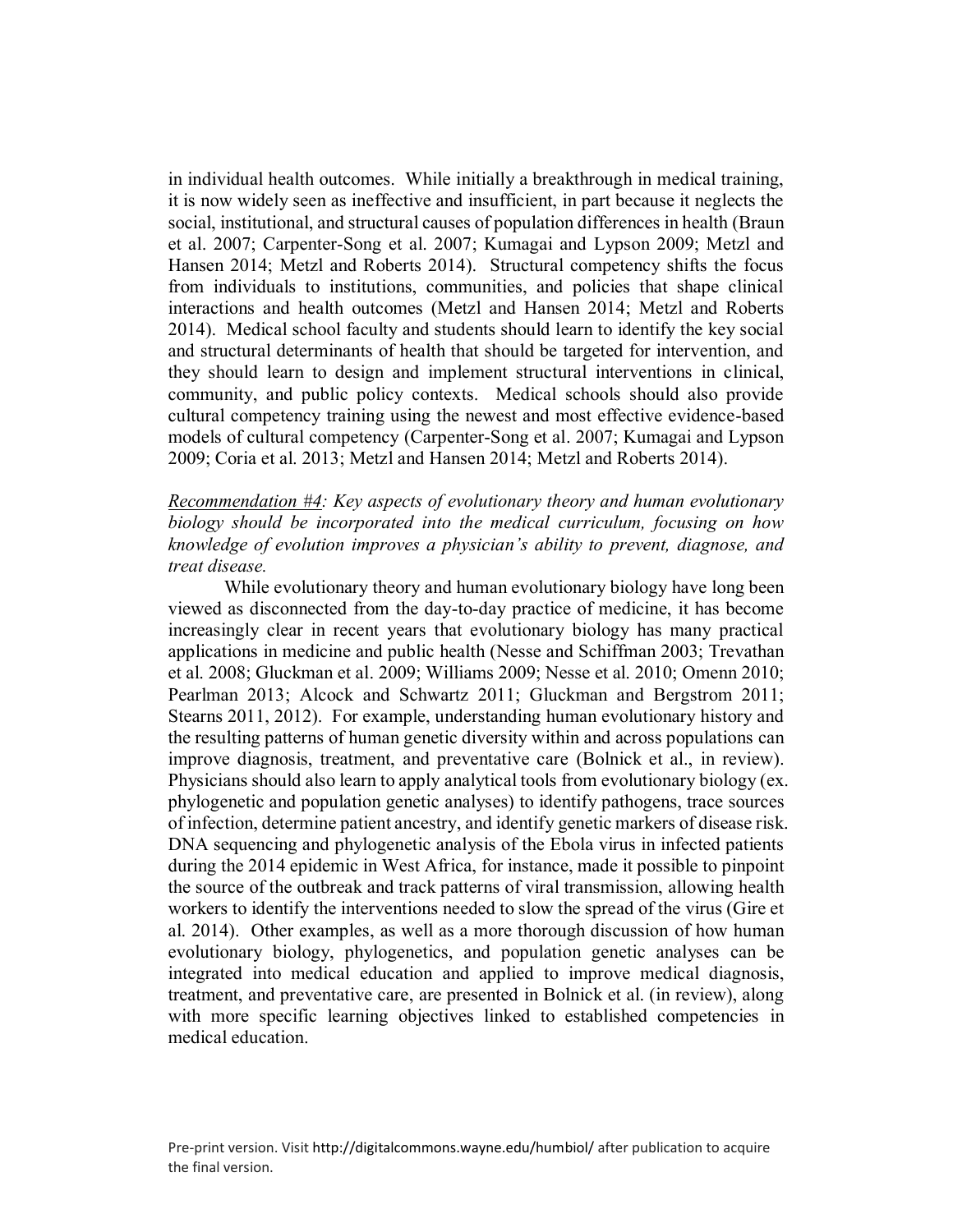*Recommendation #5: Medical students, residents, and faculty should work with public health experts to design and implement interventions that will improve population health, reduce health disparities, and help solve the challenging health problems that exist both locally and nationally in the United States.*

Medical schools should build partnerships with local healthcare providers, community members and organizations, local and state healthcare agencies, health policy makers, and other public health experts so students, residents, and faculty have the opportunity to help develop and undertake concrete steps to address the social, institutional, and structural causes of poor health and health disparities, both at the local and national level.

Examples of specific learning objectives associated with these recommendations are provided in Table 3.

#### IMPLEMENTATION AND APPLICATIONS

Providing medical training in these areas would address critical needs and prepare medical students to meet the challenges and opportunities of  $21<sup>st</sup>$  century medicine. By teaching students to understand the genetic, sociocultural, environmental, *and* structural determinants of health, and by training them to undertake interventions to improve health in clinical, institutional, community, and policy contexts, we may begin to gain some traction in the fight to reduce racial/ethnic health disparities one of the most persistent problems in medicine today.

As noted earlier, much of the training recommended here could be provided through short modules inserted into existing lectures, online learning exercises, consideration of relevant clinical case studies, student readings, and discussions integrated into the preclinical curriculum, with subsequent clinical training building on what is taught in preclinical courses. For example, when covering molecular biology and genetics, a clinical case study about a diagnosis of sickle-cell anemia could provide the framework for teaching medical students about (a) the molecular genetics of single gene disorders, (b) the distribution of this particular disorder and the evolutionary and historical reasons for why it is found in sub-Saharan Africa, the Middle East, India, southern Europe, and certain areas of the Americas (*recommendation #4*), (c) misconceptions about sickle-cell as a black disease and the disconnect between human genetic variation and race (*recommendation #1*), (d) the clinical and social consequences of such misconceptions (*recommendations #1 and #2*), and (e) the quantitative techniques necessary to make rational diagnosis and treatment decisions for individuals (*recommendations #1 and #2*).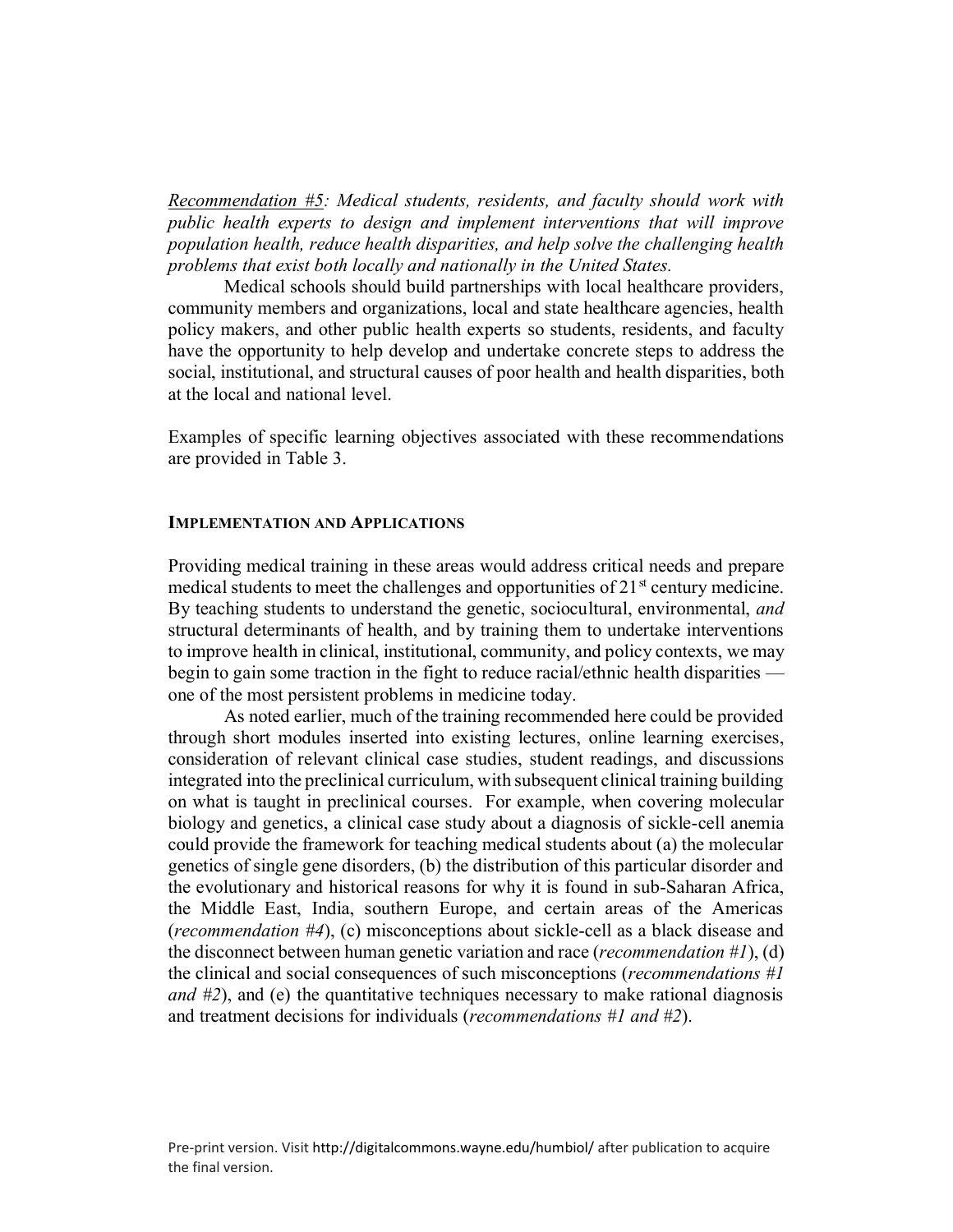Another case study, about the diagnosis, treatment, and management of type II diabetes, could be covered when studying the endocrine system. This case study could show how genetic, epigenetic, social, environmental, and structural factors all shape the course of disease (*recommendations #1-#4*): genetic variants at the *SLC16A11* locus are associated with an increased risk of type II diabetes and an earlier age of onset in Mexican and Latin American populations (The SIGMA Type 2 Diabetes Consortium 2014), for example, but socioeconomic conditions, diet, lifestyle, and healthcare availability are also important, as diabetes has only become prevalent in Native Americans in the last 75 years (Hill 1997). Discussions of the complexities of type II diabetes would provide students with concrete, practical advice for dealing with challenging clinical situations, and this case could help students learn to consider health interventions at the individual, population, and policy levels (*recommendations #3 and #5*).

Similarly, a third case study, focused on hypertension and cardiovascular disease, could draw attention to the fact that African-Americans exhibit a higher rate of hypertension than white Americans, but populations in West Africa exhibit a lower rate of hypertension than both (Cooper et al. 2005) — indicating that socioeconomic, environmental, and/or structural factors in the U.S. are more important than genetic ancestry in producing this disparity (*recommendations #1- #3*). While considering this case study, students could meet with local healthcare providers, representatives of community organizations and healthcare agencies, health policy makers, or other public health experts to discuss interventions that could be implemented to help alleviate this disparity (*recommendations #3 and #5*). Other case studies and associated lesson plans could be incorporated throughout preclinical and clinical training, allowing the recommendations made here to be implemented in a way that is compatible with existing curriculum plans.

In addition to providing medical training on these subjects as part of the medical school curriculum, continuing medical education (CME) events can be held to help educate current health practitioners and medical educators. In September 2013, for example, we held a one-day CME conference at the University of Texas at Austin on "Addressing Racial/Ethnic Health Disparities: Best Practices for Clinical Care and Medical Education in the 21<sup>st</sup> Century". Speakers from around the country gave presentations about (a) the pattern of human genomic variation and its relationship to socially-ascribed racial/ethnic categories and disease, (b) evidence-based medicine and the social, environmental, and structural determinants of health, (c) common misconceptions and clinical best practices for improving care and reducing health disparities, and (d) and best practices for medical education in the  $21<sup>st</sup>$  century. Each session had explicit learning objectives, and the healthcare professionals in attendance earned CME credits for the day, including credits for education in medical ethics and professional responsibility. Feedback from attendees after the conference showed that the material was new for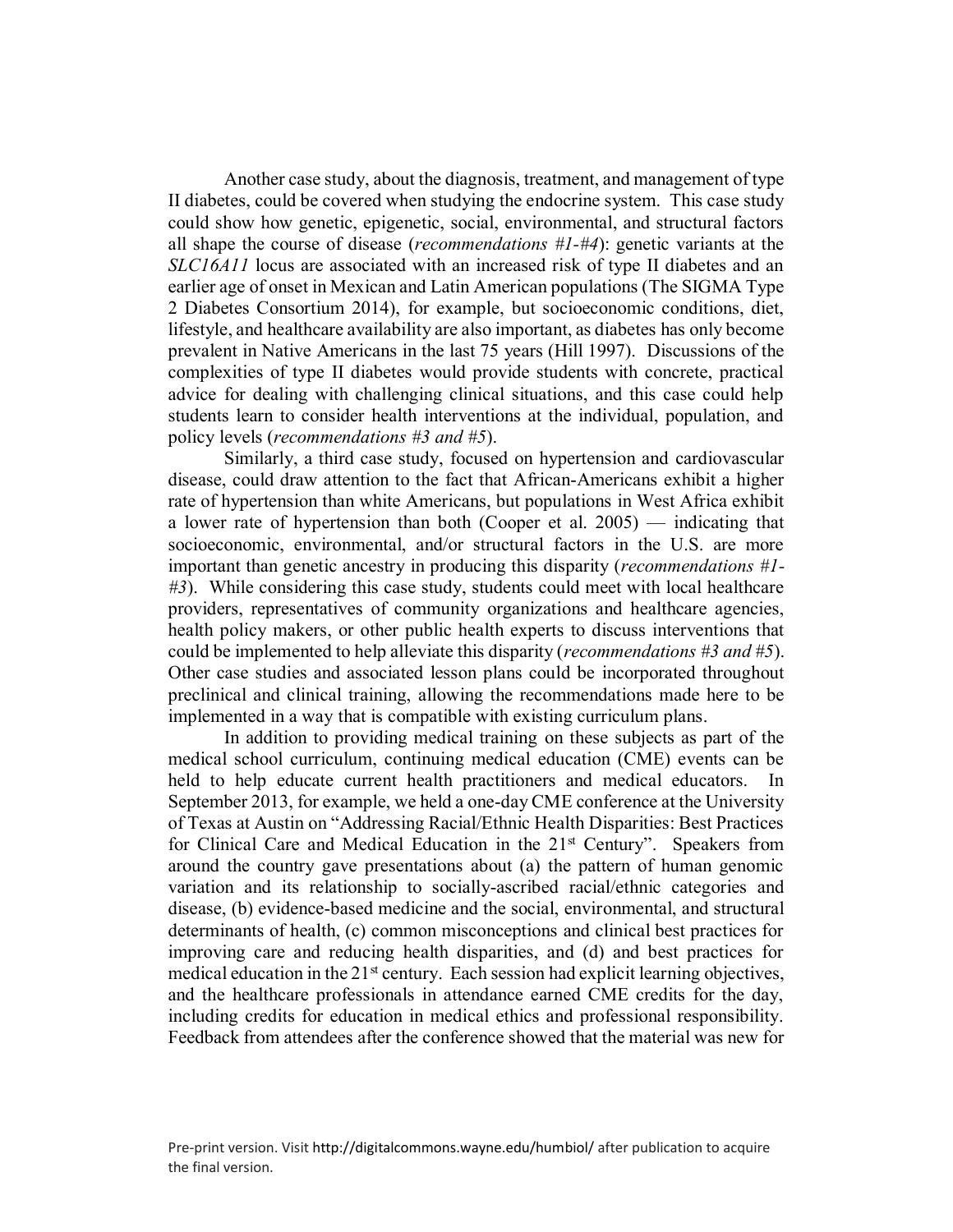many, and virtually all said that they would incorporate lessons from the day into their clinical practices. Many also expressed keen interest in learning more about the topics discussed at the conference. This feedback suggests that many practicing physicians and other medical professionals would be interested in attending CME events focused on these issues.

### **CONCLUSIONS**

There is an important role for anthropologists and human population geneticists to play in training medical students and physicians to better understand the complexities of race and ethnicity, human genomic variation, and both the genetic and non-genetic causes of poor health and health disparities. The learning objectives and training activities proposed here provide examples of how expertise from anthropology, human population genetics, and evolutionary biology could inform and improve the material covered at medical schools. These learning objectives and training activities all address core competencies, and would reach the most students if woven seamlessly throughout the preclinical and clinical medical curriculum. There is also a need for anthropologists, sociologists, human population geneticists, and historians of race to work closely with medical educators and practicing physicians to teach medical students and healthcare professionals how to incorporate knowledge about race, human genetic variation, and the determinants of health into clinical practice. While it will take time and effort to integrate anthropological, genetic, and evolutionary perspectives into the core medical curriculum and clinical practice, it will improve diagnosis and treatment plans for diverse patient populations and help advance changes at the community, institutional, and policy levels that are necessary to reduce racial/ethnic health disparities and promote the health of all patients.

### ACKNOWLEDGEMENTS

I would like to thank Abigail Bigham and Amy Non for organizing the 2015 American Association of Anthropological Genetics (AAAG) symposium on "Rethinking Racial Health Disparities: the Genetic Anthropologist's Contribution to Debates Over Health Inequalities", which inspired this special issue. I thank Lundy Braun, Theodore Held, John Hoberman, Austin Reynolds, Rick Smith, and two anonymous reviewers for helpful comments on an earlier version of this manuscript. I am also grateful to the many people who contributed to the working groups at the University of Texas at Austin in 2013 and 2014, including Daniel Bolnick, Vence Bonham, Richard Garcia, Paul Godley, Ernesto Gonzalez, Clarence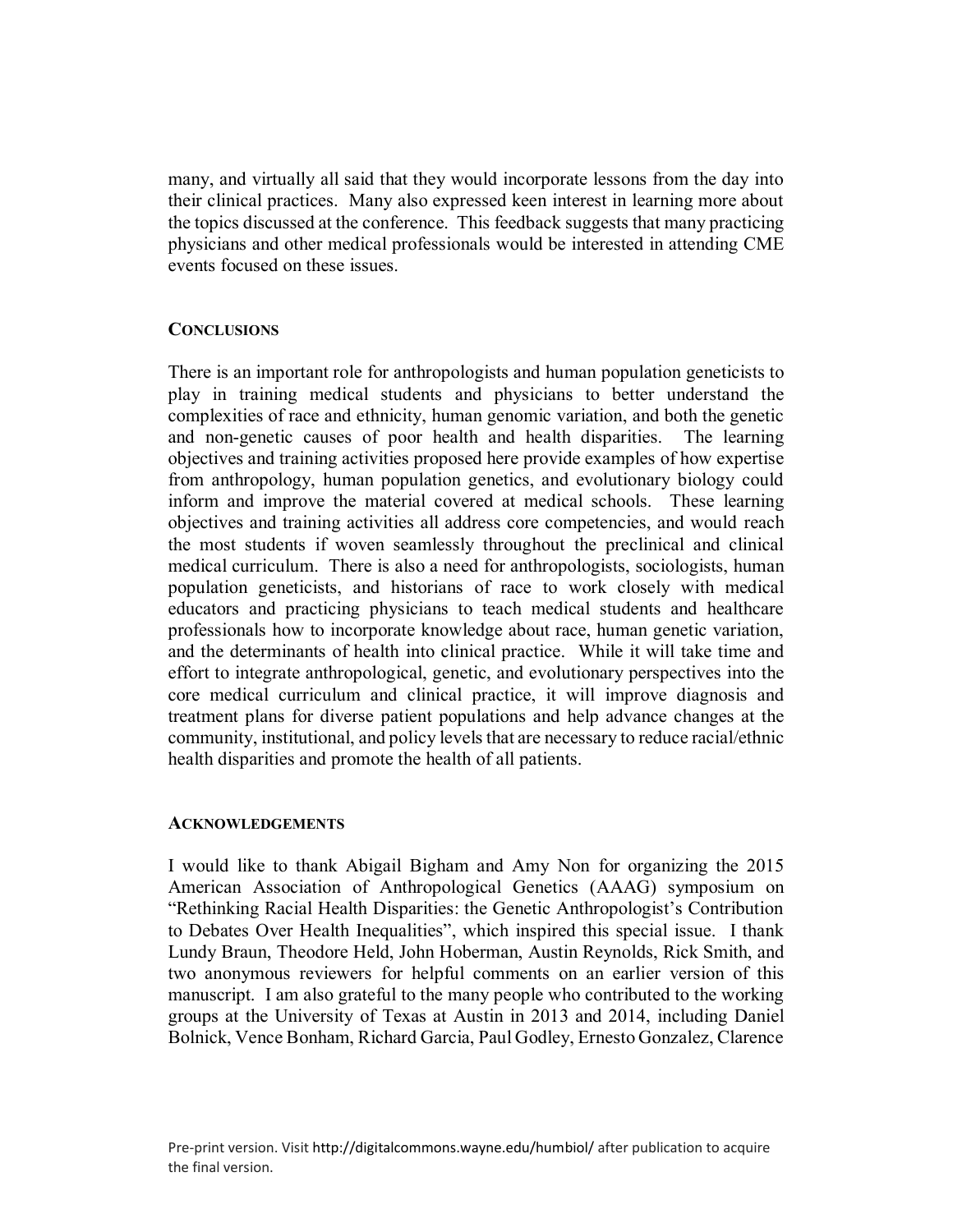Gravlee, Helena Hansen, John Hartigan, Theodore Held, John Hoberman, Seth Holmes, Joyce James, Jonathan Kahn, Jay Kaufman, Miyong Kim, Diane Magrane, Jamie McGuire, Jonathan Metzl, Michael Montoya, Stephen Pont, Rayna Rapp, Dorothy Roberts, Charles Rotimi, Melissa Smith, Karen-Sue Taussig, and Shetal Vohra-Gupta. Funding and support for the working groups came from the College of Liberal Arts, University Health Services, and Dell Medical School at the University of Texas at Austin, as well as from the Seton Healthcare Family.

Received 24 December 2015; accepted 13 May 2016.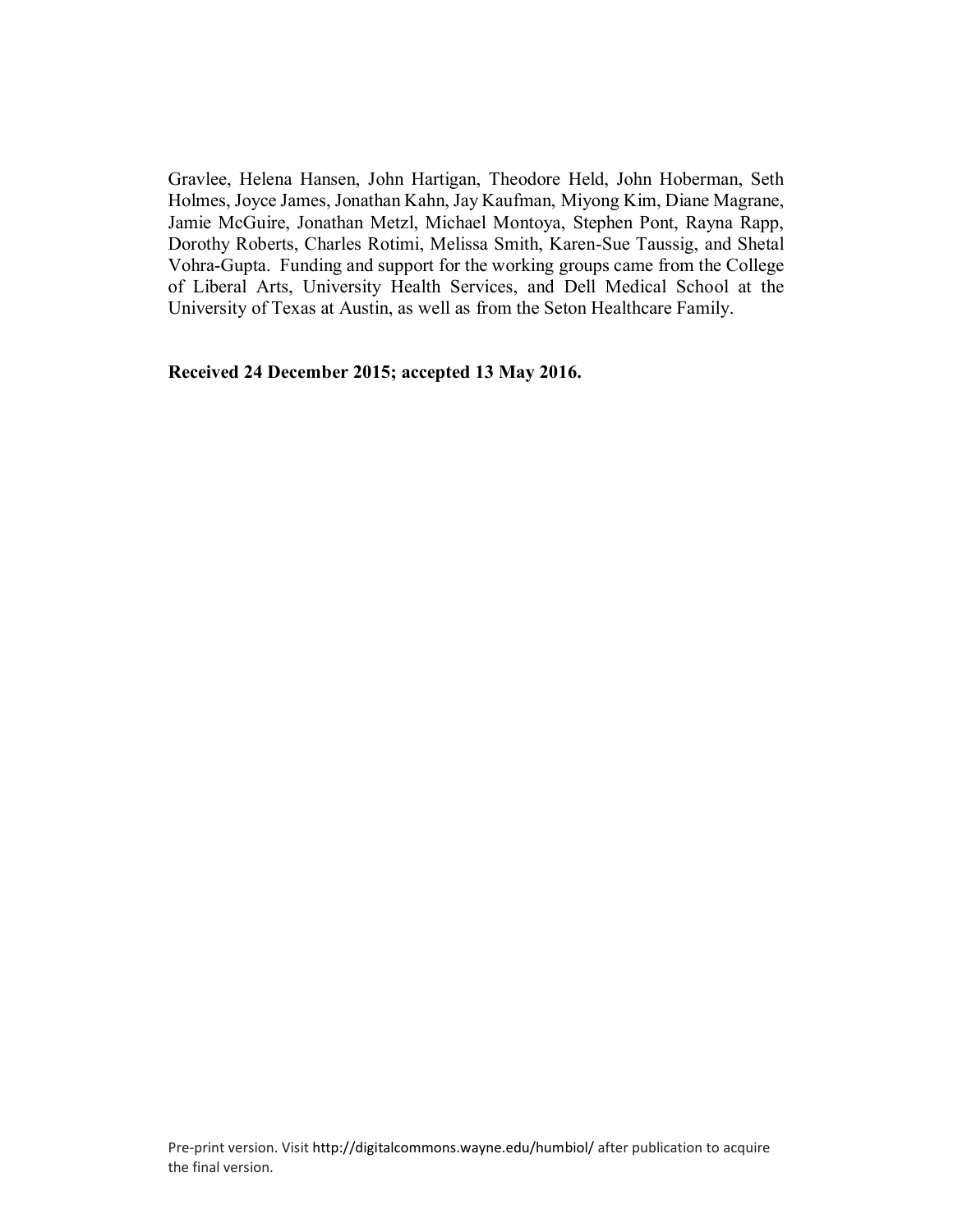#### LITERATURE CITED

- Alcock, J., and M. D. Schwartz. 2011. A clinical perspective in evolutionary medicine: what we wish we had learned in medical school. *Evo. Edu. Outreach* 4:574-579.
- Awosogba, T., J. R. Betancourt, F. G. Conyers et al. 2013. Prioritizing health disparities in medical education to improve care. *Ann. N. Y. Acad. Sci.* 1287:17-30.
- Ayanian, J.Z., P. D. Cleary, J. H. Keogh et al. 2004. Physicians' beliefs about racial differences in referral for renal transplantation. *Am. J. Kidney Dis.* 43:350- 357.
- Baer, R.D., E. Arteaga, K. Dyer et al. 2013. Concepts of race and ethnicity among health researchers: patterns and implications. *Ethn. Health* 18:211-225.
- Barbujani, G., S. Ghirotto, and F. Tassi. 2013. Nine things to remember about human genome diversity. *Tissue Antigens* 82:155-164.
- Betancourt, J. R. 2006. Eliminating racial and ethnic disparities in health care: what is the role of academic medicine? *Acad. Med.* 81:788-792.
- Bolnick, D. I., N. Steinel, A. W. Reynolds, and D. A. Bolnick. In review. Learning objectives for weaving evolutionary thinking into medical education. *Adv. Health Sci. Educ.*
- Bonham, V. L., S. L. Sellers, and S. Woolford. 2014. Physicians' knowledge, use, and beliefs about race and genetic variation: new measures and new insight. *BMC Health Serv. Res.* 14:456.
- Braun, L., A. Fausto-Sterling, D. Fullwiley et al. 2007. Racial categories in medical practice: how useful are they? *PLoS Medicine* 4(9):1423-1428.
- Braveman, P., S. Egerter, and D. R. Williams. 2011. The social determinants of health: coming of age. *Annu. Rev. Public Health* 32:381-398.
- Brooks, K. C. 2015. A silent curriculum. *JAMA* 313:1909-1910.
- Carpenter-Song, E. A., S. M. Nordquest, and J. Longhofer. 2007. Cultural competence reexamined: critique and directions. *Psychiatr. Serv.* 58:1362- 65.
- Centers for Population Health and Health Disparities. 2007. *Cells to Societies: Overcoming Health Disparities*. Bethesda: National Institutes of Health.
- Centers for Disease Control and Prevention. 2011. CDC Health Disparities and Inequalities Report — United States, 2011. *CDC Morbidity and Mortality Weekly Report, Supplement Vol. 60.* Atlanta: Centers for Disease Control and Prevention.
- Cooper, R. S., K. Wolf-Maier, A. Luke et al. 2005. An international comparative study of blood pressure in populations of European vs. African descent. *BMC Med.* 3:2.
- Coria, A., T. G. McKelvey, P. Charlton et al. 2013. The design of a medical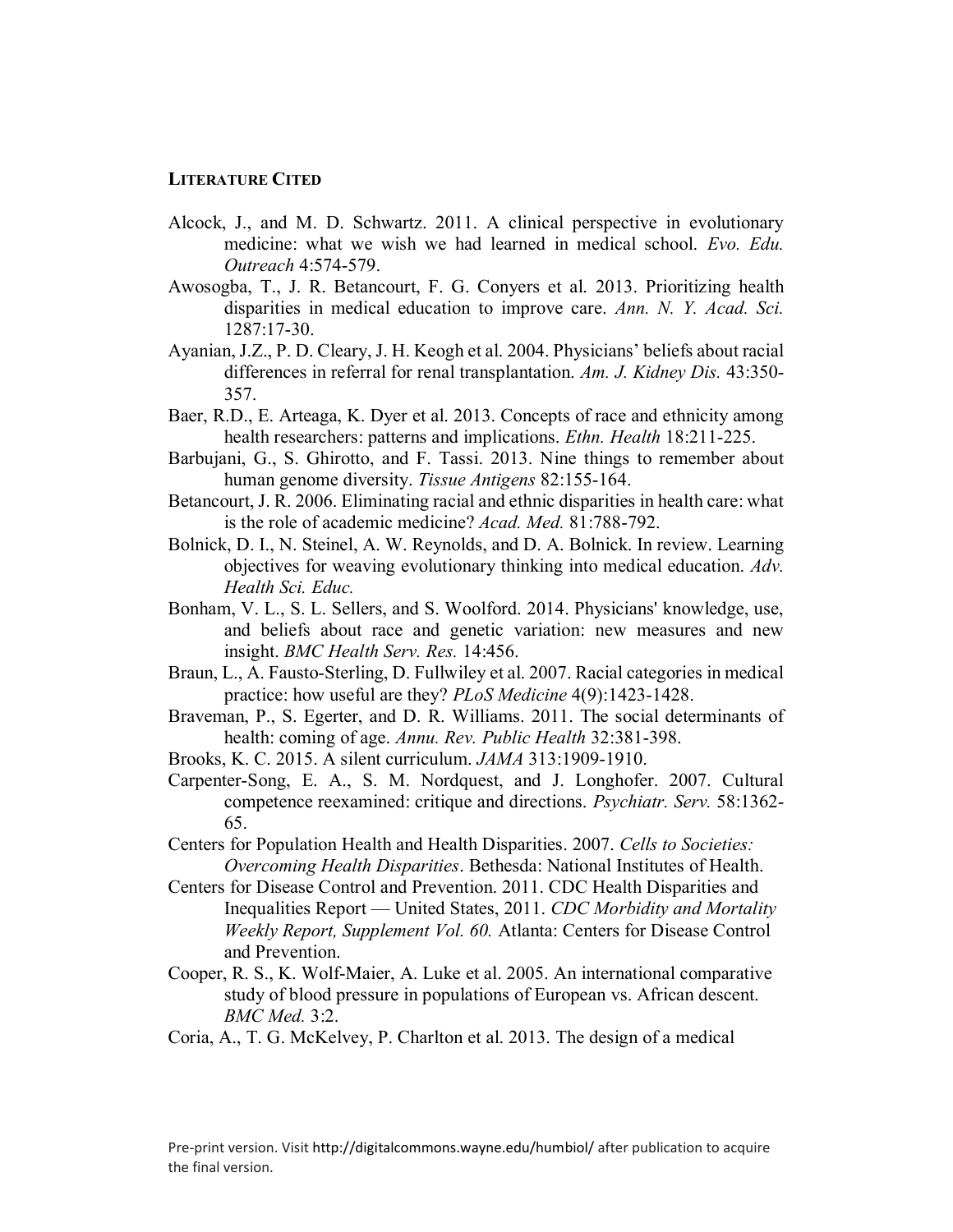school social justice curriculum. *Acad. Med.* 88:1442-1449.

- Fofana, M. O. 2013. The spectre of race in American medicine. *Med. Humanit.* 39:137-141.
- Frodi, T., E. Reinhold, N. Koutsouleris et al. 2010. Childhood stress, serotonin transporter gene and brain structures in major depression. *Neuropsychopharmacology* 35:1383-1390.
- Garcia, R. 2003. The misuse of race in medical diagnosis. *Pediatrics* 113:1394- 1395.

Gire, S. K., A. Goba, K. G. Andersen et al. 2014. Genomic surveillance elucidates

Ebola virus origin and transmission during the 2014 outbreak. *Science* 345:1369-1372.

Gluckman, P., A. Beedle, and M. Hanson. 2009. *Principles of Evolutionary Medicine*. New York: Oxford University Press.

Gluckman, P. A., and C. T. Bergstrom. 2011. Evolutionary biology within medicine: a perspective of growing value. *BMJ* 343:d7671.

- Goldstein, D., and J. Holmes. 2011. Physicians' daily life report. rwjf.org/content/dam/web-assets/2011/11/2011-physicians--daily-lifereport
- Gravlee, C. C. 2009. How race becomes biology: embodiment of social inequality. *Am. J. Phys. Anthropol.* 139:47-57.
- Green, A. 2015. Task force aims to rid med school courses of racial bias. *The Brown Daily Herald*, December 3.
- Hill, M. A. 1997. The curse of frybread: the diabetes epidemic in Indian country. *Winds of Change* 12:26-31.
- Hoberman, J. 2012. *Black and Blue: The Origins and Consequences of Medical Racism.* Berkeley: University of California Press.
- Hoffman, K. M., S. Trawalter, J. R. Axt, and M. N. Oliver. 2016. Racial bias in pain assessment and treatment recommendations, and false beliefs about biological differences between blacks and whites. *Proc. Nat. Acad. Sci. U.S.A.* 113:4296-4301.
- Hunt, L. M., N. D. Truesdell, and M. J. Kreiner. 2013. Genes, race, and culture in clinical care: racial profiling in the management of clinical care. *Med. Anthropol. Q.* 27:253-271.
- Johnson, T. J., M. D. Weaver, S. Borrero et al. 2013. Association of race and ethnicity with management of abdominal pain in the emergency department. *Pediatrics* 132:e851-e858.
- Johnstone, S. E., and S. B. Baylin. 2010. Stress and the epigenetic landscape: a link to the pathobiology of human diseases? *Nat. Rev. Genet.* 11:806-812.
- Joyce B. 2006. An introduction to competency based residency education. Accreditation Council for Graduate Medical Education, Chicago, IL.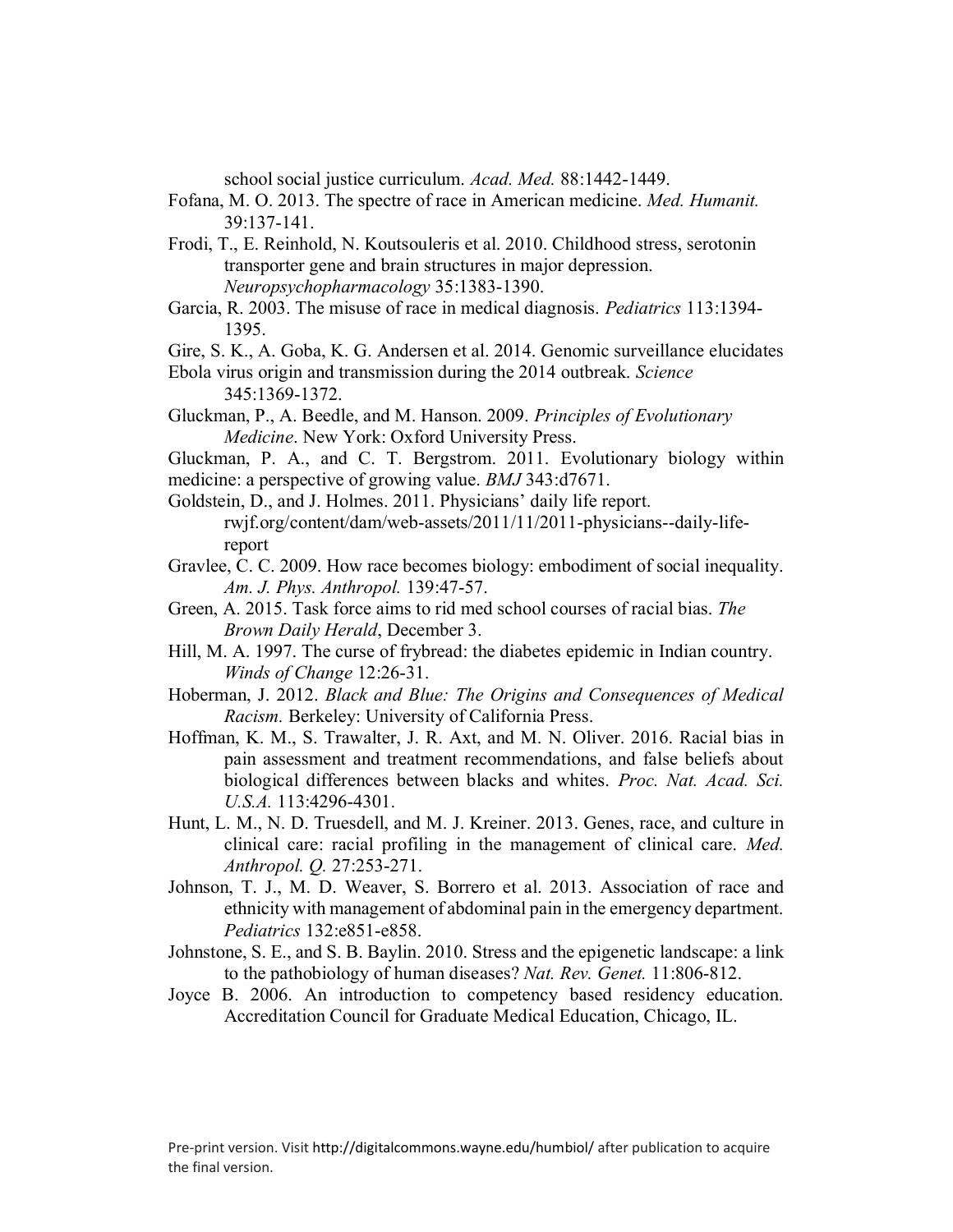- Kaufman, J. S., L. Dolman, D. Rushani, and R. S. Cooper. 2015. The contribution of genomic research to explaining racial disparities in cardiovascular disease: a systematic review. *Am. J. Epidemiol.* 181:464-472.
- Kumagai, A. K., M. L. Lypson. 2009. Beyond cultural competence: critical consciousness, social justice, and multicultural education. *Acad. Med.* 84:782–787.
- Malik, V. S., W. C. Willett, and F. B. Hu. 2013. Global obesity: trends, risk factors and policy implications. *Nat. Rev. Endocrinology* 9:13-27.
- McClung, C. A., and E. J. Nestler. 2008. Neuroplasticity mediated by altered gene expression. *Neuropsychopharmacology* 33:3-17.
- Metzl, J. M. 2009. *The Protest Psychosis: How Schizophrenia Became a Black Disease*. Beacon Press.
- Metzl, J. M., and H. H. Hansen. 2014. Structural competency: theorizing a new medical engagement with stigma and inequality. *Soc. Sci. Med.* 103:126- 133.
- Metzl, J. M., and D. E. Roberts 2014. Structural competency meets structural racism: race, politics, and the structure of medical knowledge. *American Medical Association Journal of Ethics* 16:674-690.
- Nesse, R. M., C. T. Bergstrom, P. T. Ellison et al. 2010. Making evolutionary biology a basic science for medicine. *Proc. Nat. Acad. Sci. U.S.A.*  107:1800-1807.
- Nesse, R. M, and J. D. Schiffman. 2003. Evolutionary biology in the medical school curriculum. *Bioscience* 53:585-587.
- Omenn, G. S. 2010. Evolution and public health. *Proc. Nat. Acad. Sci. U.S.A.* 107:1702-1709.
- Ossorio, P., and T. Duster. 2005. Race and genetics: controversies in biomedical, behavioral, and forensic sciences. *Am. Psychol.* 60:115-128.
- Pearlman, R. 2013. *Evolution and Medicine*. New York: Oxford University Press.
- Robert Wood Johnson Foundation. 2011. *Health Care's Blind Side: The Overlooked Connection between Social Needs and Good Health*. Princeton: Robert Wood Johnson Foundation.
- Sankar, P., M. K. Cho, C. M. Condit et al. 2004. Genetic research and health disparities. *JAMA* 291:2985-2989.
- Shields, A. E., M. Fortun, E. M. Hammonds et al. 2005. The use of race variables in genetic studies of complex traits and the goal of reducing health disparities. *Am. Psychol.* 60:77-103.
- Smedley, B. D., A. Y. Stith, and A. Nelson, eds. 2003. *Unequal Treatment: Confronting Racial and Ethnic Disparities in Health Care*. Washington, DC: National Academies Press.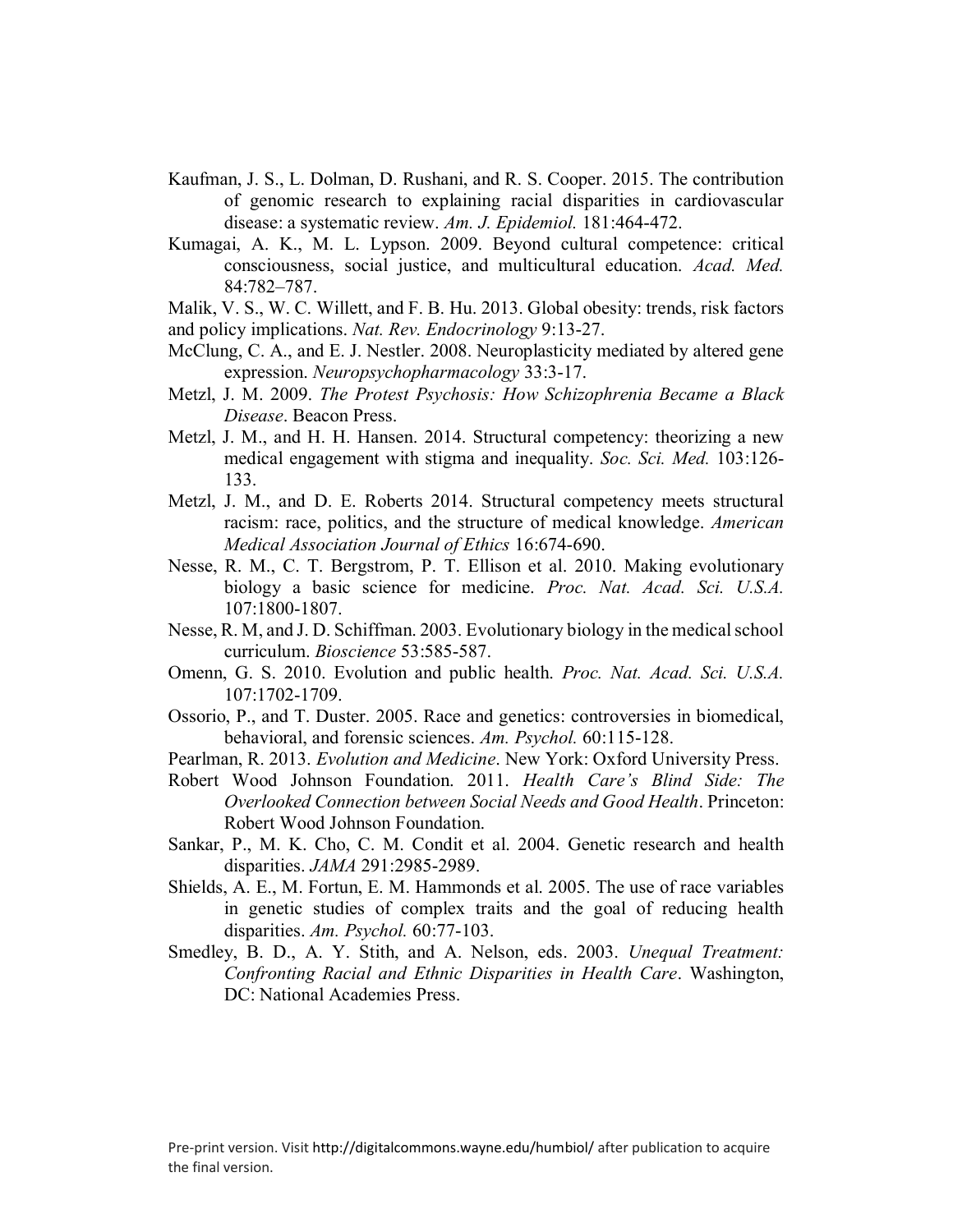- Smith, W. R., J. R. Betancourt, M. K. Wynia et al. 2007. Recommendations for teaching about racial and ethnic disparities in health and health care. *Ann. Intern. Med.* 147:654-665.
- Sullivan, S. 2013. Inheriting racist disparities in health: epigenetics and the transgenerational effects of white racism. *Critical Philosophy of Race* 1:190-218.
- Stearns, S. C. 2011. On designing courses in evolutionary medicine. *Evo. Edu. Outreach* 4:589-594.
- Stearns, S. C. 2012. Evolutionary medicine: its scope, interest and potential. *Proc. Biol. Sci*. 279:4305-4321.
- Tammen, S. A., S. Friso, and S.-W. Choi. 2013. Epigenetics: the link between nature and nurture. *Mol. Aspects Med.* 34:753-764.
- Tang E. 2012. Austin has taken a great leap backward in racial equality. *Austin American-Statesman.* June 18.
- Taylor, S. L., A. Fremont, A. K. Jain et al. 2006. Racial and ethnic disparities in care: the perspectives of cardiovascular surgeons. *Ann. Thorac. Surg.* 81:531-536.
- Thayer, Z. M., and C. W. Kuzawa. 2011. Biological memories of past environments: epigenetic pathways to health disparities. *Epigenetics* 6:798- 803.
- Thayer, Z. M., and A. L. Non. 2015. Anthropology meets epigenetics: current and future directions. *Am. Anthropol*. doi:10.1111/aman.12351
- The Joint Commission. 2010. *Advancing Effective Communication, Cultural Competence, and Patient- and Family-Centered Care: A Roadmap for Hospitals*. Oakbrook Terrace, IL: The Joint Commission.
- The SIGMA Type 2 Diabetes Consortium. 2014. Sequence variants in SLC16A11 are a common risk factor for type 2 diabetes in Mexico. *Nature* 506:97-101.
- Todd, K. H., C. Deaton, A. P. D'Adamo, and L. Goe. 2000. Ethnicity and analgesic practice. *Ann. Emerg. Med.* 35:11-16.
- Todd, K. H., N. Samaroo, and J. R. Hoffman. 1993. Ethnicity as a risk factor for inadequate emergency department analgesia. *JAMA* 269:1537-1539.
- Trevathan, W. R., E. O. Smith, and J. J. McKenna, eds. 2008. *Evolutionary Medicine and Health: New Perspectives.* New York: Oxford University Press.
- Tuckson, R. V., L. Newcomer, and J. De Sa. 2013. Accessing genomic medicine: affordability, diffusion, and disparities. *JAMA* 309:1469-1470.
- U.S. Department of Health and Human Services. 2011. *HHS Action Plan to Reduce Racial and Ethnic Health Disparities*. Washington, DC: U.S. Department of Health and Human Services.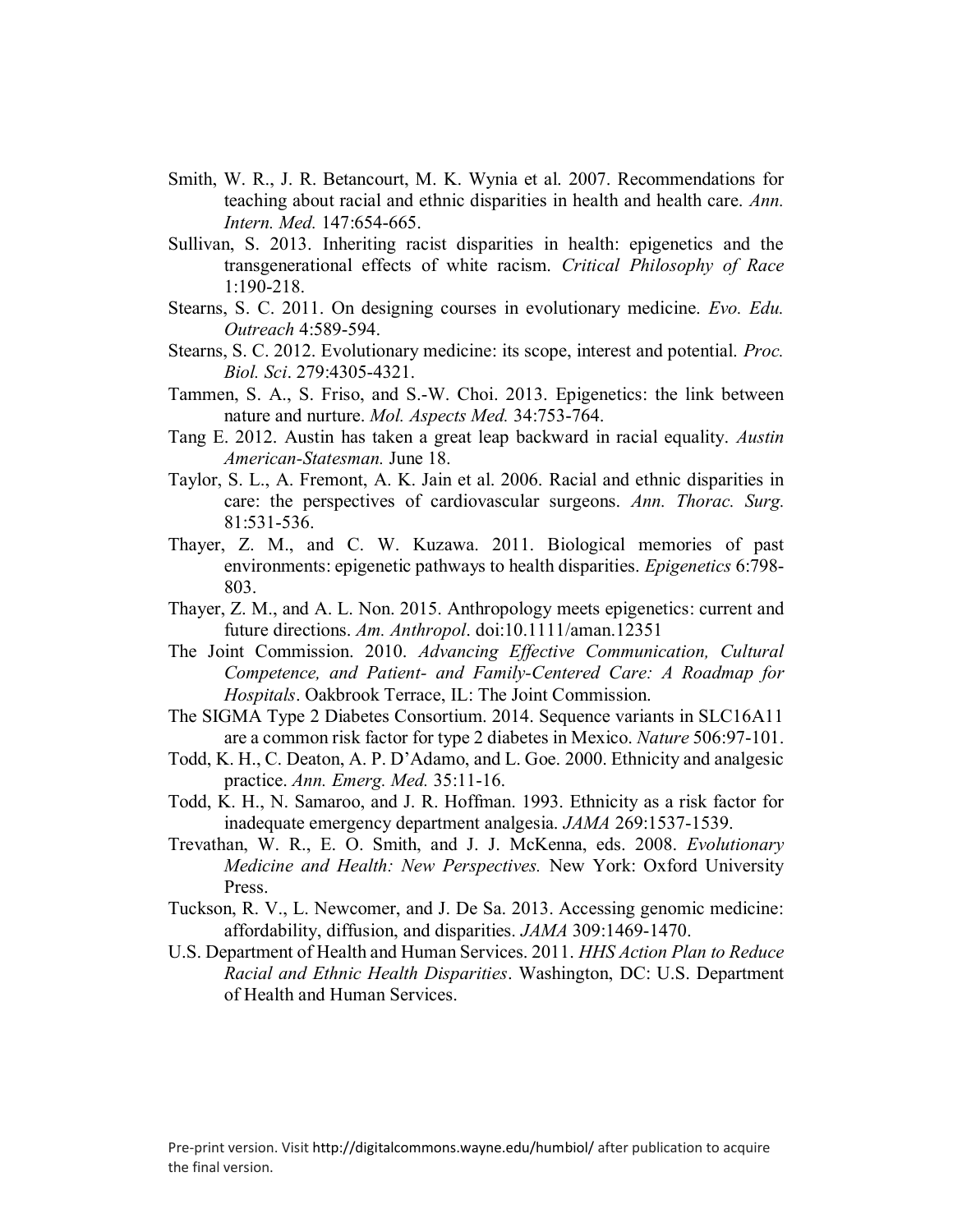- Werner, R. M., D. A. Asch, and D. Polsky. 2005. Racial profiling: the unintended consequences of coronary artery bypass graft report cards. *Circulation*  111:1257-1263.
- Williams, P. D. 2009. Darwinian interventions: taming pathogens through evolutionary ecology. *Trends in Parasitology* 26:83-92.
- Williams, D. R., and R. Wyatt. 2015. Racial bias in health care and health: challenges and opportunities. *JAMA* 314:555-556.
- Witzig, R. 1996. The medicalization of race: scientific legitimization of flawed social construction. *Ann. Int. Med.* 125:675-679.
- Yusuf S., and S. Anand. 2010. Deciphering the causes of cardiovascular and other complex diseases in populations: achievements, challenges, opportunities, and approaches. *Prog. Cardiovasc. Dis.* 53:62-67.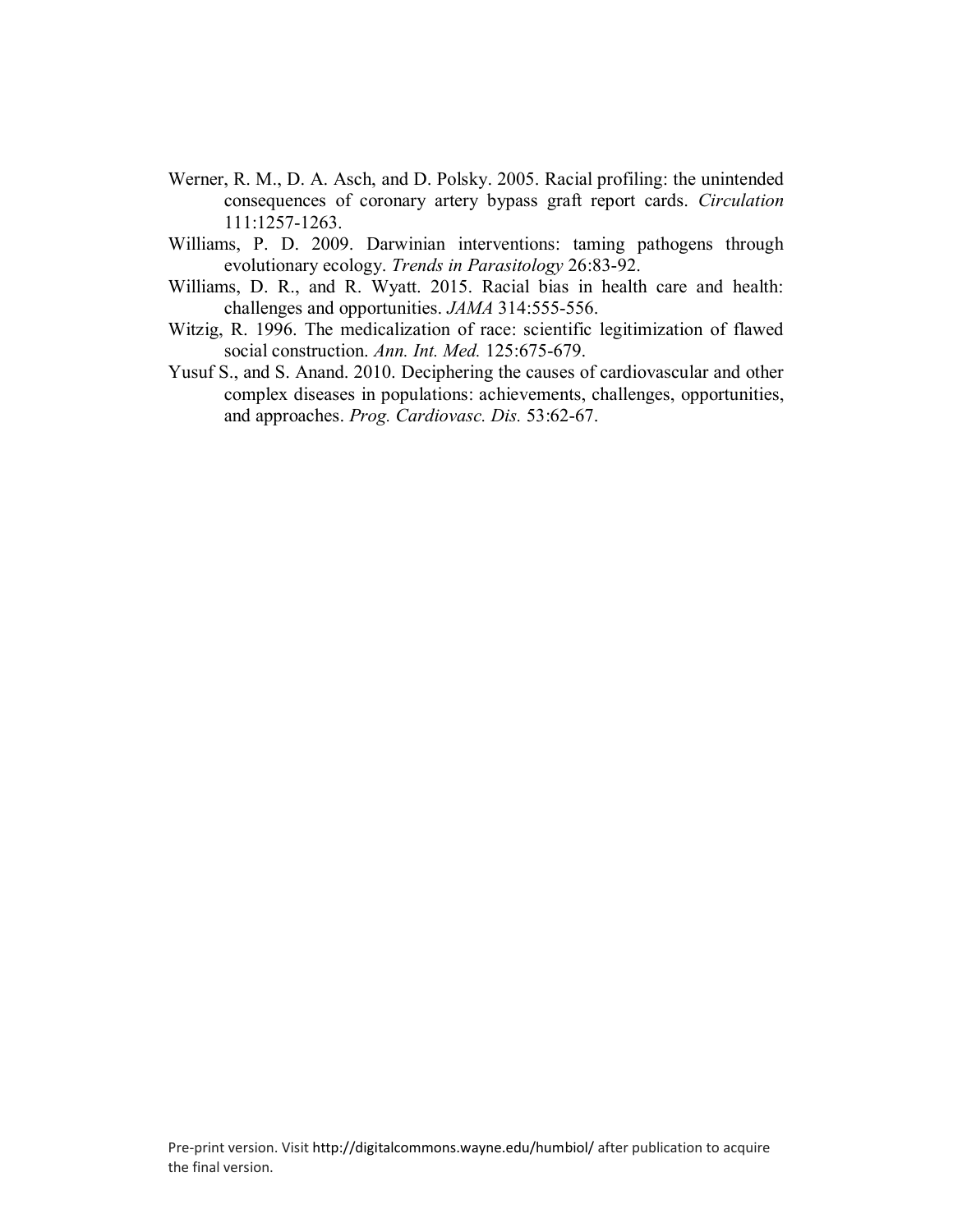Table 1. Examples of Racial/Ethnic Health Disparities in the United States. 1

| Female life expectancy (years), 2011:<br>White: 83 | Black: 77                                                  |                 |
|----------------------------------------------------|------------------------------------------------------------|-----------------|
| Male life expectancy (years), 2011:<br>White: 78   | Black: 70                                                  |                 |
|                                                    | Infant mortality death rate (per $1,000$ ), $2006$ :       |                 |
| White: $5.6$                                       | <b>Black: 13.3</b>                                         | Hispanic: 5.41  |
|                                                    | Death rate (per 100,000) for coronary heart disease, 2006: |                 |
| White: 134.2                                       | Black: 161.6                                               | Hispanic: 106.4 |
|                                                    | Death rate (per 100,000) for stroke, 2006:                 |                 |
| <b>White: 41.7</b>                                 | <b>Black: 61.6</b>                                         | Hispanic: 34.2  |
| Prevalence $(\%)$ of hypertension, 2008:           |                                                            |                 |
| <b>White: 28.8</b>                                 | Black: 42                                                  | Hispanic: 25.5  |
| Pre-term birth rate $(\%)$ , 2007:                 |                                                            |                 |
| <b>White: 11.5</b>                                 | <b>Black: 18.3</b>                                         | Hispanic: 12.3  |
| Prevalence (%) of asthma, 2008:                    |                                                            |                 |
| White: 7.8                                         | <b>Black: 9.5</b>                                          | Hispanic: 14.2  |
| Prevalence (%) of diabetes, 2008:                  |                                                            |                 |
| White: 7                                           | Black: 11                                                  | Hispanic: 10.7  |
|                                                    | Breast cancer incidence & deaths (per 100,000), 2012:      |                 |
| Incidence:                                         |                                                            |                 |
| White: 127.9                                       | Black: 124.4                                               | Hispanic: 92.1  |
| Deaths:                                            |                                                            |                 |
| <b>White: 21.3</b>                                 | <b>Black: 30.2</b>                                         | Hispanic: 14.5  |
|                                                    | Prostate cancer incidence & deaths (per 100,000), 2012:    |                 |
| Incidence:                                         |                                                            |                 |
| White: 130.4                                       | <b>Black: 214.5</b>                                        | Hispanic: 114.7 |
| Deaths:                                            |                                                            |                 |
| <b>White: 19.8</b>                                 | <b>Black: 46.3</b>                                         | Hispanic: 17.8  |

<sup>1</sup> CDC Health Disparities & Inequalities Report – U.S., 2011; National Cancer Institute SEER Cancer Statistics Review, 2015

Pre-print version. Visit http://digitalcommons.wayne.edu/humbiol/ after publication to acquire the final version.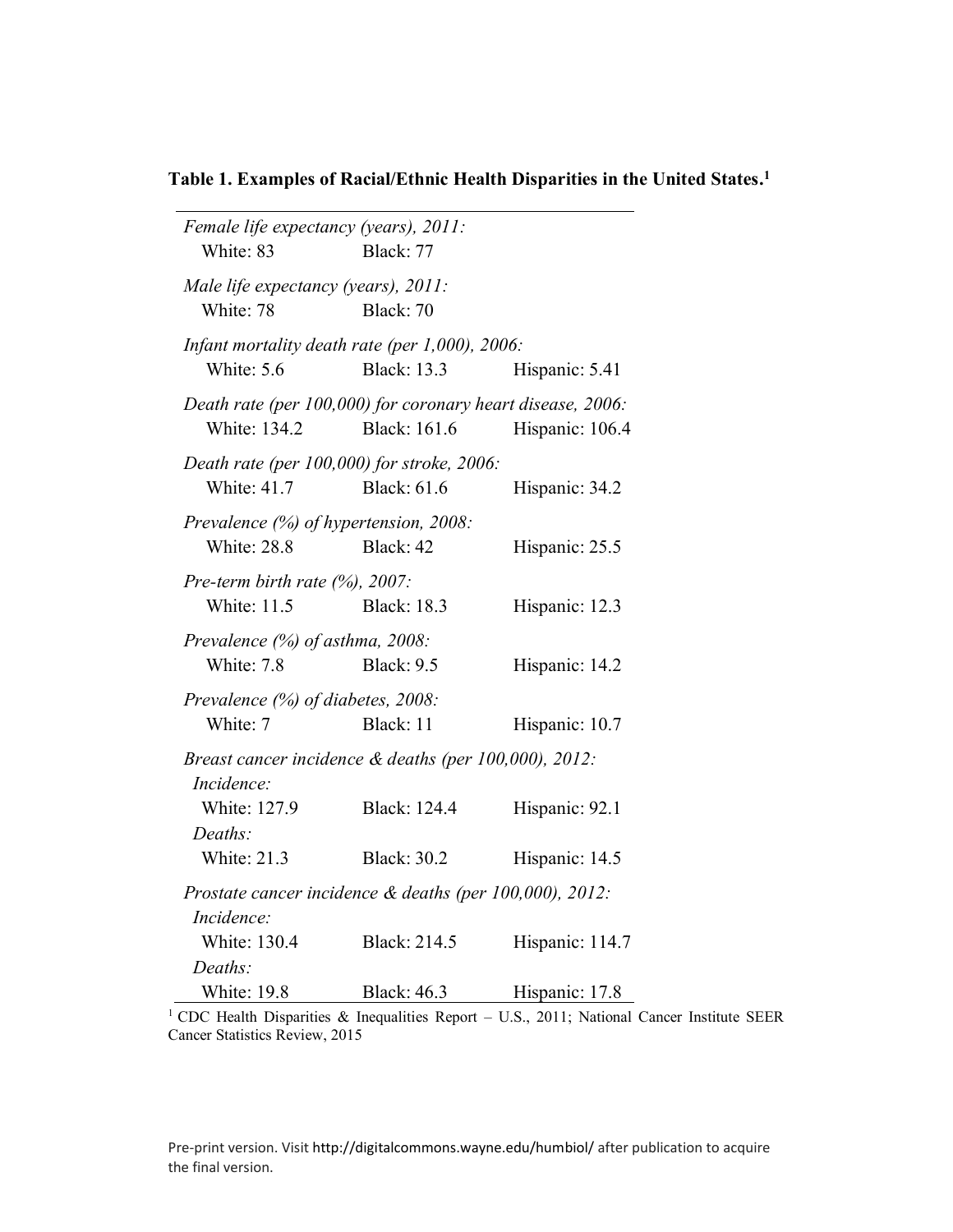# Table 2. Examples of Racial/Ethnic Profiling and Unequal Treatment in the Clinic.

Inequities in pain management and length of stay in hospital emergency rooms: 55% of Hispanics and 43% of blacks vs. 26% of whites receive no pain medication for long-bone fractures, despite similar pain reports & adjusting for confounders. (Todd et al. 1993; Todd et al. 2000)

Black and Hispanic children admitted to the ER with severe abdominal pain are significantly less likely to receive any analgesic than white children, and they experience a prolonged length of stay as a result. (Johnson et al. 2013)

Racial profiling and inequities in psychiatric diagnosis:

Black patients have been consistently over-diagnosed with schizophrenia but under-diagnosed with anxiety disorders and depression. (Metzl 2009)

Inequities in access to organ transplantation:

Black patients are less likely to get kidney transplantations than white patients. When physicians improperly doubt the value of kidney transplantation to black patients, or misunderstand black patient preferences, they risk the lives of black patients who want transplants. (Ayanian et al. 2004)

Inequities in diagnostic/therapeutic cardiovascular care:

A large proportion of cardiovascular surgeons reported that black patients are less likely than white patients to receive cardiac tests/procedures and therapeutic tests/procedures.

(Taylor et al. 2006)

Racial profiling and inequities associated with coronary artery bypass graft report cards:

When physicians believe that minorities are at higher risk for poor outcomes, despite insufficient evidence, minority patients are denied this procedure more often than white patients. (Werner et al. 2005)

Racial profiling in diagnosis of sickle-cell anemia:

Assumptions about a patient's race affect what disease diagnoses are considered, leading to potentially serious negative consequences. Two case reports illustrate this occurrence:

Case 1: "An 8-year-old boy, phenotypically European, presented with acute abdominal pain and anemia (hematocrit, 0.21). Although his body temperature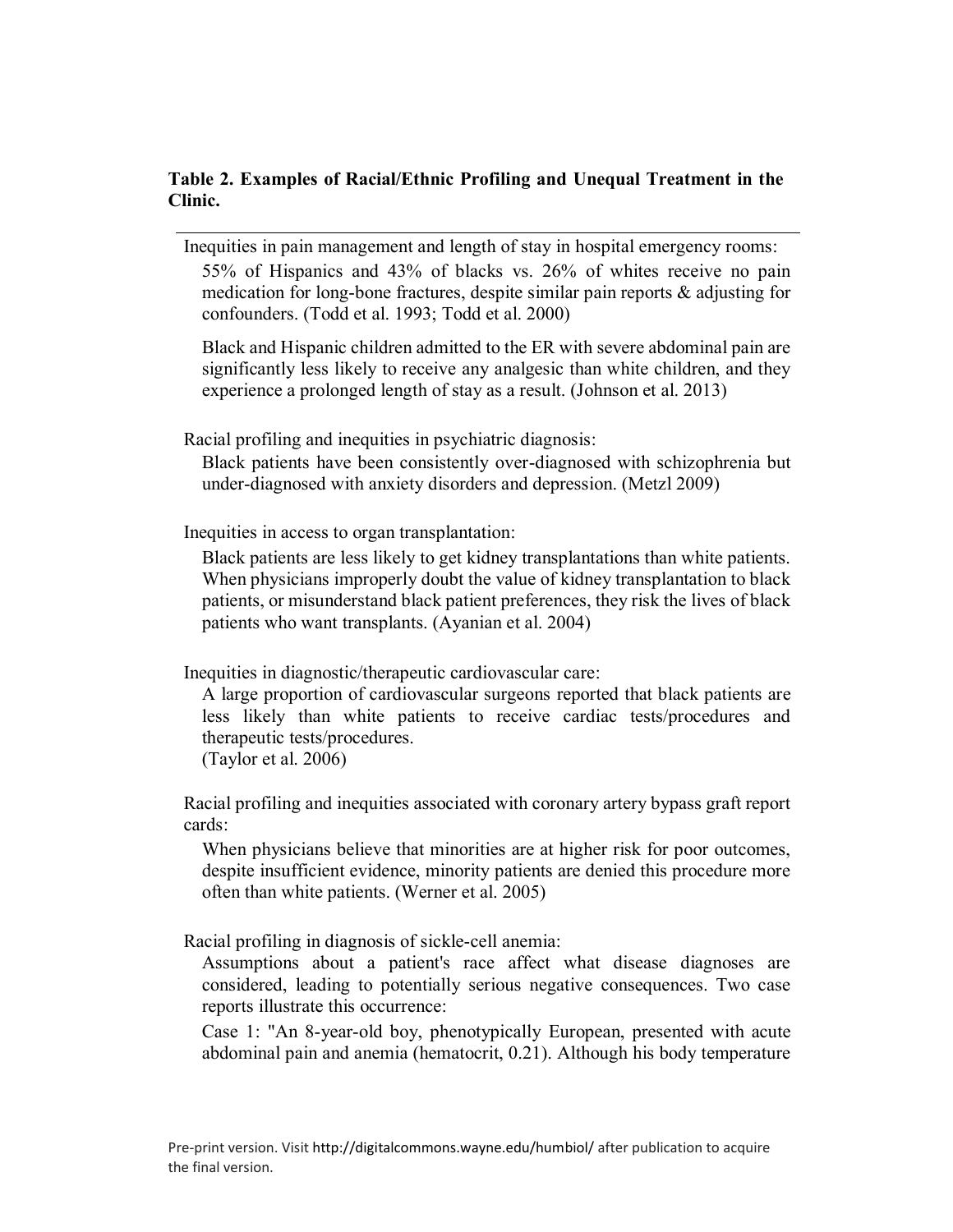was only 37.9°C, surgery was considered. A technician found red corpuscles with hemolytic characteristics on a smear. Surgery was canceled after the results of a subsequent sickle preparation were found to be positive, and the child was treated for previously undiagnosed sickle cell anemia. His parents were from Grenada and were of Indian, northern European, and Mediterranean ancestry."

Case 2: "A 24-year-old man, who was classified as black during the medical history, presented with progressive upper abdominal pain for 24 hours and was found to have a hematocrit of 0.22. He stated that a doctor once told him he had "sickle cell," but he had never been hospitalized and had never needed treatment. The patient was admitted for management of sickle cell crisis, and two packed red blood cell units were transfused during the ensuing 24 hours. The next morning, the patient had a witnessed cardiac arrest and was intubated immediately. During intubation, bright red blood was suctioned out of the pharynx and esophagus but oxygenation remained excellent. The patient could not be resuscitated despite a 75-minute advanced cardiac life support effort. His hematocrit at the time of the code was 0.13, and he had exsanguinated from a bleeding peptic ulcer."

(Witzig 1996:677)